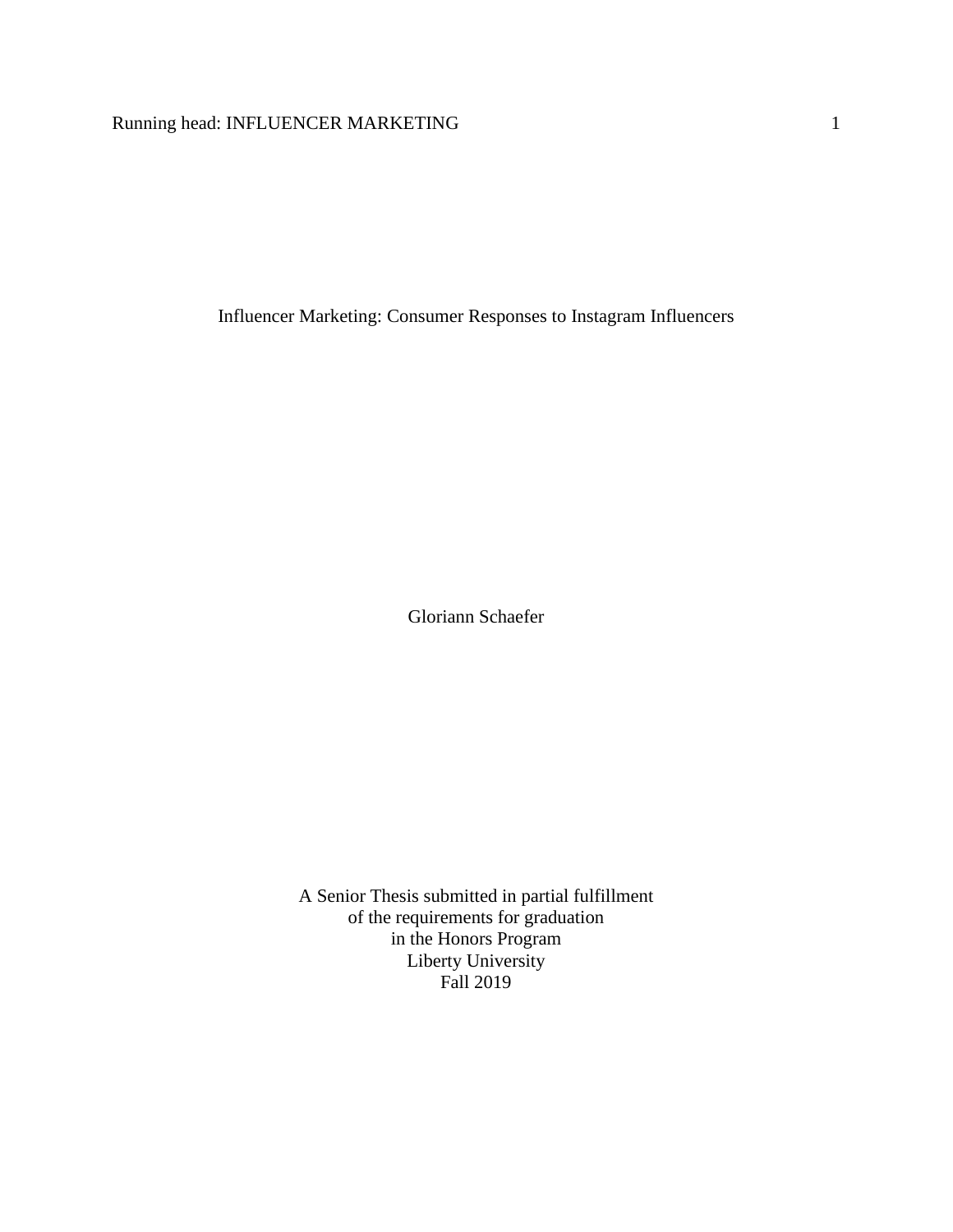Acceptance of Senior Honors Thesis

This Senior Honors Thesis is accepted in partial fulfillment of the requirements for graduation from the Honors Program of Liberty University.

> Clark Greer, Ph.D. Thesis Chair

\_\_\_\_\_\_\_\_\_\_\_\_\_\_\_\_\_\_\_\_\_\_\_\_\_\_\_\_\_\_

Harry Sova, Ph.D. Committee Member

\_\_\_\_\_\_\_\_\_\_\_\_\_\_\_\_\_\_\_\_\_\_\_\_\_\_\_\_\_\_

James H. Nutter, D.A. Honors Director

\_\_\_\_\_\_\_\_\_\_\_\_\_\_\_\_\_\_\_\_\_\_\_\_\_\_\_\_\_\_

\_\_\_\_\_\_\_\_\_\_\_\_\_\_\_\_\_\_\_\_\_\_\_\_\_\_\_\_\_\_ Date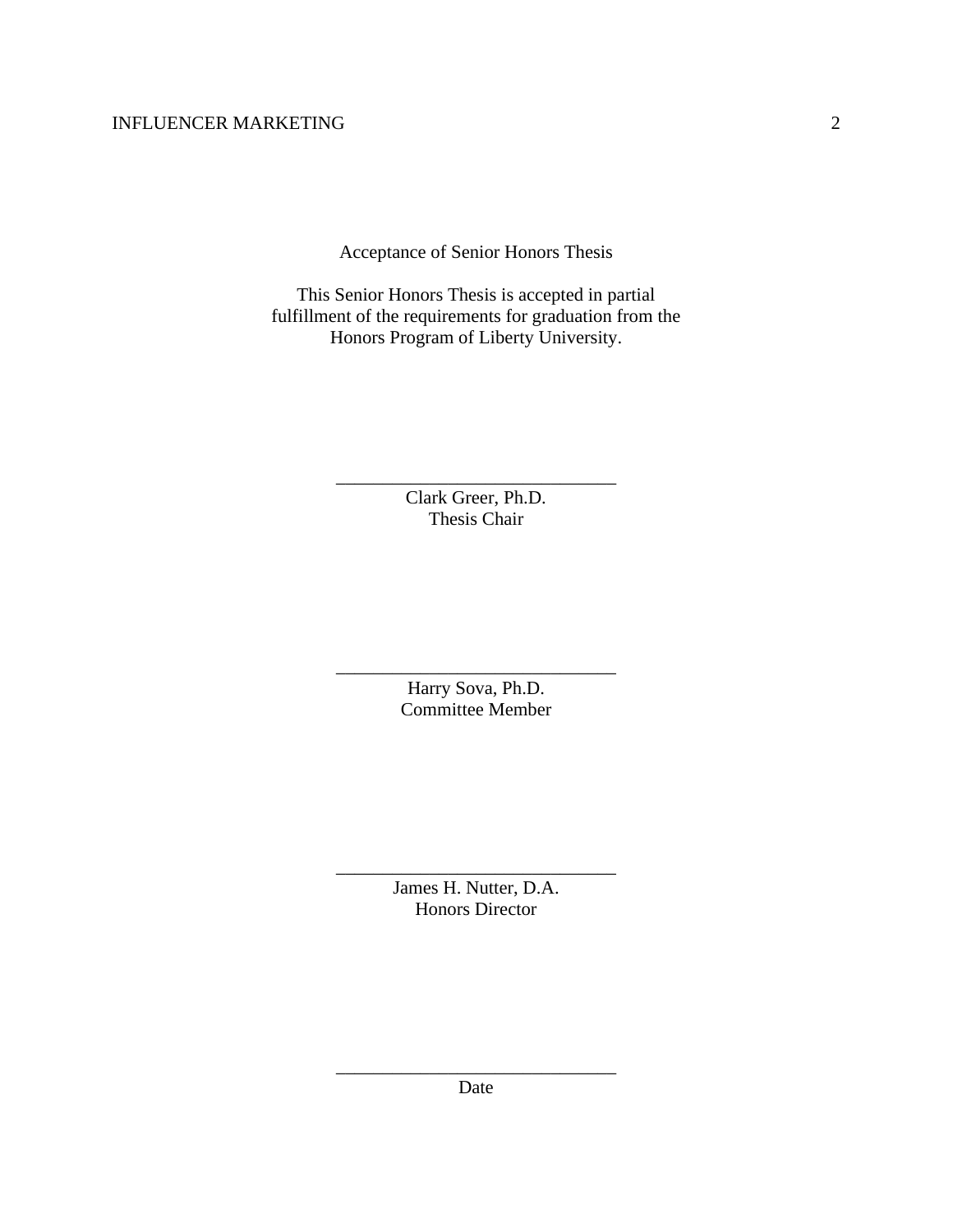### Abstract

Influencer marketing is the promotion of services and products through individuals with a large social media following. The research contained within this thesis will discuss the topic of influencer marketing and the responses of the consumers targeted. This study observed the different types of responses and comments that followers of Instagram influencers left on their posted content.

The themes and characteristics of responses of Instagram influencer followers will be found through a qualitative content analysis. The study is supported by self-presentation theory, which suggests that individuals, in this case social media influencers, present themselves in a way that results in others' perception of them.

*Keywords*: influencer marketing, Instagram, presentation of self, social media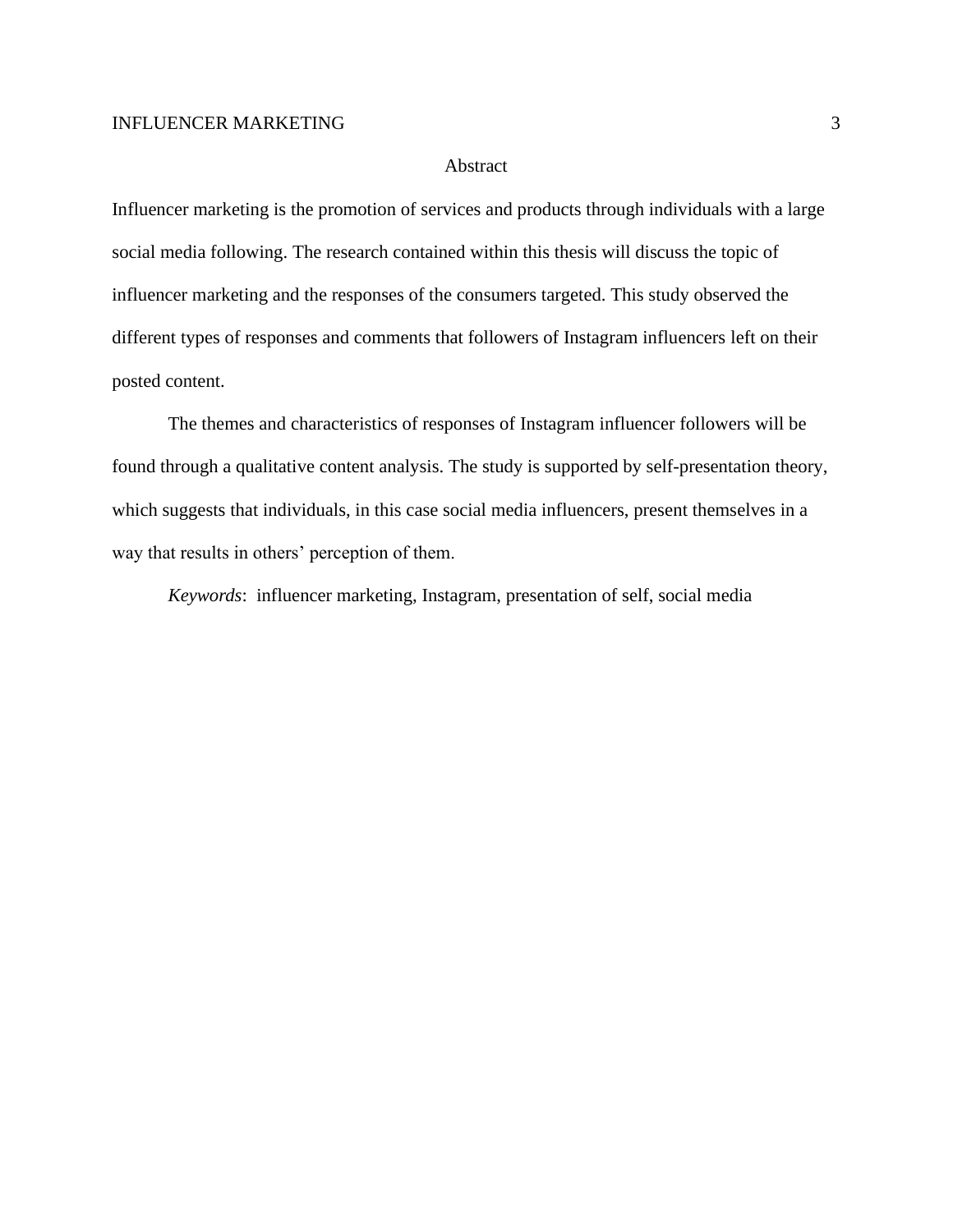Influencer Marketing: Consumer Responses to Instagram Influencers

The impact of social media influencers (SMIs) is on the rise as the use of social media grows in the daily lives of consumers. Consumers are more likely to positively react to a message that comes from a trusted source (Childers, Lemon, & Hoy, 2019), the trusted source being social media influencers. Due to their authenticity and large followings, social media influencers have connections with an audience that supports and trusts them (Arora, Bansal, Kandpal, Aswani, & Dwivedi, 2019). This authenticity is what draws their followers to them. Social media influencers are recognized as trusted tastemakers in one or several niches (De Veirman, Cauberghe, & Hudders, 2017). Social media influencers have sprouted in not just entertainment, but multiple different industries as well. Because of these factors, brands are leaning towards influencer marketing to further help them navigate the realm of social media and its relationship with advertising.

Influencer marketing is the second most effective promotional strategy (Audrezet, de Kerviler, & Guidry Moulard, 2018). The recent growth of influencers has resulted in the increase in use of influencer marketing in businesses and agencies. It is an advertising strategy worth an estimated \$2 billion in 2017, with projections to reach \$10 billion by 2020 (Childers, et al., 2019). Influencer marketing is growing as social media influencers continue to become prevalent in the everyday life of consumers.

Brands can leverage the use of social media influencers to improve and enhance public relations by promoting their offerings for higher engagements (Arora, et al., 2019). Social media influencers are able to have a higher engagement level than brands, because there is a face and a personality that consumers are able to relate to, not just a brand trying to sell them something.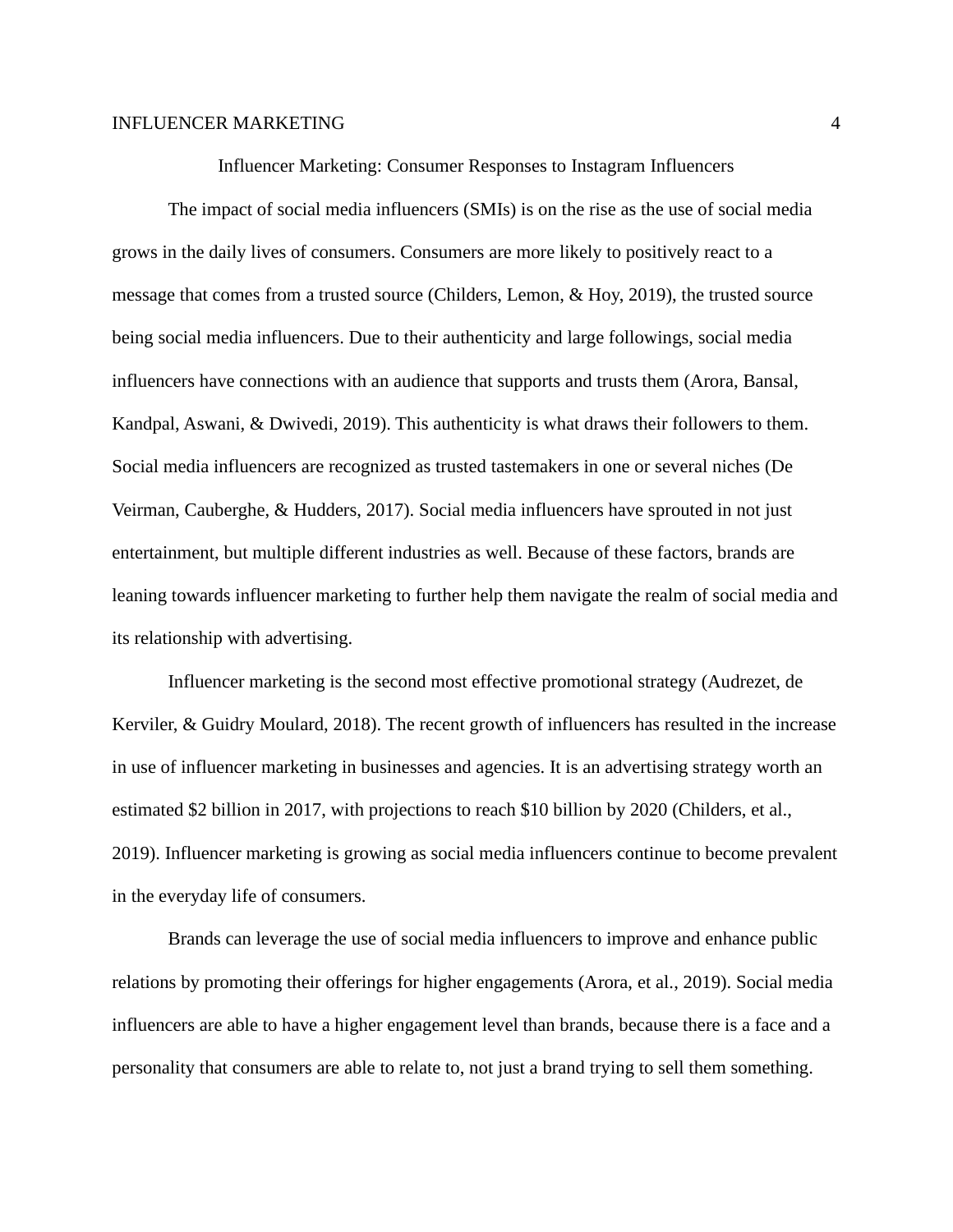Nowadays brands need social influence in order to interact with their current and prospective customers (Arora, et al., 2019). Even some of the most popular brands like Nike or Adidas make sure to keep up with their influence on social media. Influencer marketing builds a connection between brands and consumers through social media (Childers, et al., 2019). If brands begin to use influencer marketing, they will be able to build a deeper connection with their target audience. The use of social media influencer marketing also includes the benefits of creating authentic content and brand engagement (Childers, et al., 2019). Brands are now developing their image and customer loyalty through the use of influencers acting as spokespersons for their products and brands. These individuals are able to bridge the gap between brands and consumers through social media to further develop the relationship between the two parties.

In order to further investigate the responses of consumers to social media influencers, a qualitative content analysis was conducted to examine the different themes and characteristics of user comments and responses posted on social media influencer Huda Kattan's Instagram. The study used qualitative coding in order to analyze the themes and characteristics of the consumer comments using presentation of self. The literature review of this study will provide further background on self-presentation, including the theory's definition and its previous use. It will also provide background information to the content analysis on the topics of social media influencers, influencer marketing, and the characteristics of social media followers. The study ends with a discussion on the dominant themes and characteristics present within social media followers' comments and responses.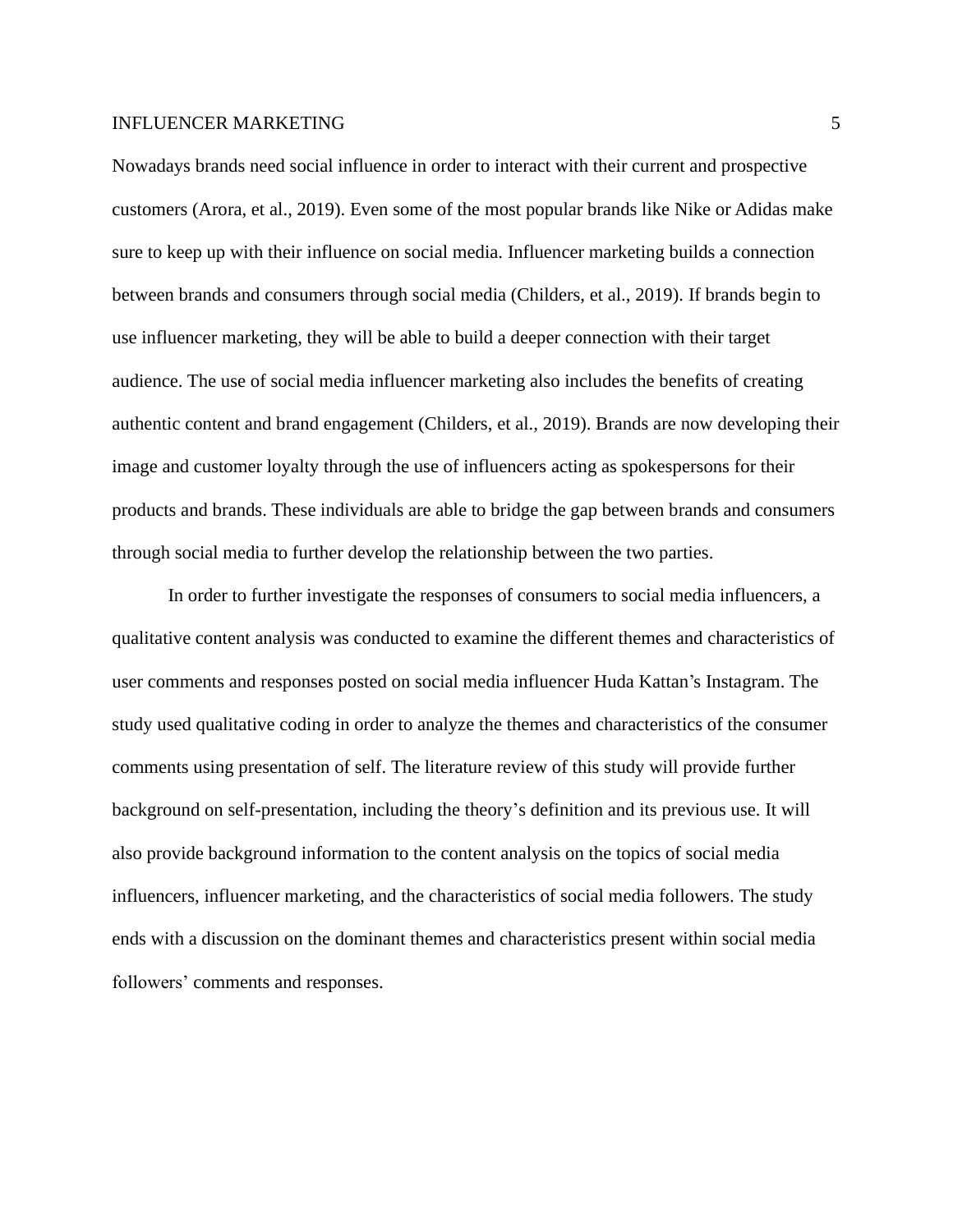# **Influencer Marketing**

Influencer marketing is a strategy that uses the role of social media influencers to endorse a brand or product (Ki & Kim, 2019). It is the use of "a new type of independent third-party endorser who shape audience attitudes through blogs, tweets, and the use of other social media" (Audrezet, et al., 2018, p. 1). This strategy is a form of product placement.

Audiences are flooded with persuasive messages on a day to day basis throughout their media selections and are often choosing to avoid these persuasive messages that advertise products and services (Childers, et al., 2019). Brands are able to use influencers to promote their products at higher engagement levels (Arora, et al., 2019). Companies can only go so far in engagement with their audiences due to the limitations of a personable relationship with their consumers; however, influencers are personable and relatable, making it easier for them to supply a higher level of engagement and interaction with their audience.

Companies can use the tool of the social influencer index (Arora, et al., 2019) to discover the right influencers to represent their brands. It is important for brands to identify what is important to them in their influencer representation so that they be able to find the right social media influencer to showcase their brand and products because of the abundance of selfproclaimed influencers in social media.

#### **Importance**

Due to the connection that influencers are able to build between brands and consumers, companies are now using influencers as a bridge to further reach their target audience. Digital communication and social media are growing in terms of usage, influence, and ad spending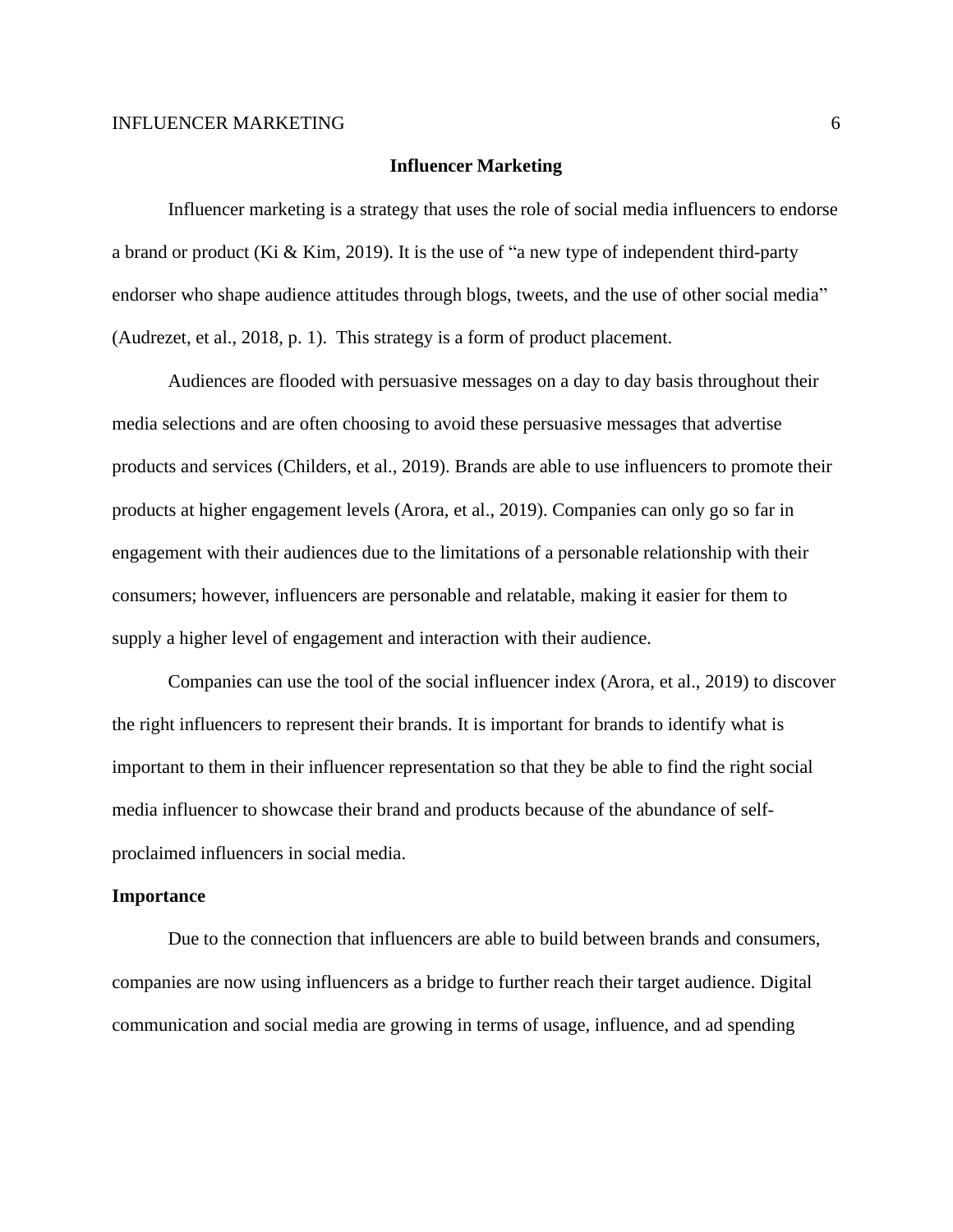(Childers, et al., 2019). Influencer marketing allows "connectivity and engagement between consumers and brands via digital and social media channels" (Childers, et al., 2019, p. 258).

By 2018, the advertising strategy has reached a worth of \$4.8 billion (Borchers, 2019). That is over two times the amount that it was worth in 2017. Influencer marketing has an effectiveness rate of 92%, which has encouraged 63% of marketers to increase their influencers' marketing budgets for the next year (Ki & Kim, 2019). In 2017, 86% of companies used the tactic leading to 39% increasing its budget within their agencies in 2018 (Childers, et al., 2019).

Agencies are increasing their use of influencer marketing. Marketing and online reviews are more important than ever because consumers react positively to messages from trusted sources (Childers, et al., 2019). Building relationships with an audience through open and authentic forms of communication has been recognized as a touchstone point in public relations (Dhanesh & Duthler, 2019).

Influencer marketing can oftentimes be considered deceptive to their target audience as it is paid advertising that is often portrayed as earned media (Dhanesh & Duthler, 2019). However, research has shown that the awareness of advertising on an influencer's social media page does not affect the relationship between the influencer and the consumer (Dhanesh & Duthler, 2019). The use of influencer marketing offers companies the benefits of the creation of authentic content and brand engagement (Childers, et al., 2019).

#### **Self-Presentation Theory**

Self-presentation theory is founded on the idea that individuals present themselves in a way that they want others to perceive them (Goffman, 1959). Goffman defined presentation of self in everyday life by the categorical topics of performances, teams, regions and region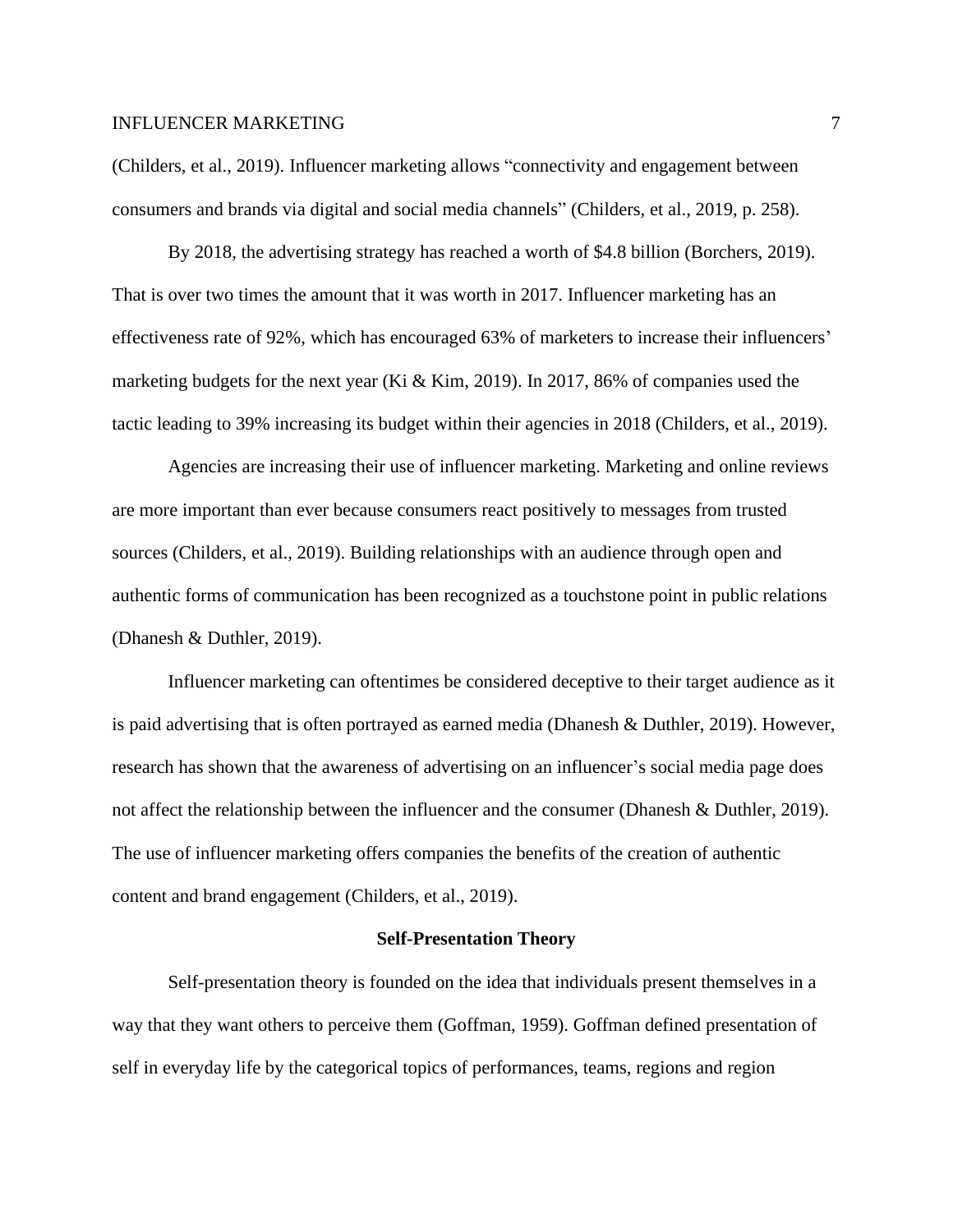behavior, discrepant roles, communication out of character, and the art of impression management. In the same way that individuals attempt to portray themselves to control others' perceptions of them, Instagram influencers may portray a positive feeling or emotion about a product or brand to persuade their audience to try it (Greer & Ferguson, 2017).

When presenting information to an audience, individuals have two ways of expressing, "the expression that he gives, and the expression that he gives off" (Goffman, 1959, p. 2). These forms of expression are crucial to understanding if the persona being presented to the audience is genuine or not. The second expression, what the individual gives off, can also be defined as "symptomatic of the actor," in which the individual purposely portrayed the information in that way so it would be perceived that way (Goffman, 1959, p. 2). This is often times the case in online self-presentation due to the anonymous audience that is able to view online content of individuals.

Goffman (1959) stated that when individuals are in front of an audience, they will have motives to present themselves in a certain way in order to control the impression of the receiver. This is turn leads to the actions of others to show themselves in a way that they can control the reaction of their audience to appear a certain way. Instagram influencers present themselves in the same way that actors engage in "idealization" (Goffman, 1959, p. 23), meaning that these individuals are presenting themselves in a way that is expected of their character and socially valued by their audience.

When engaging with another party, individuals will present themselves in a way and maintain that line of what they claim to be by staying in character (Goffman, 1959). This can be seen in the way that influencers present themselves on different social media platforms. Their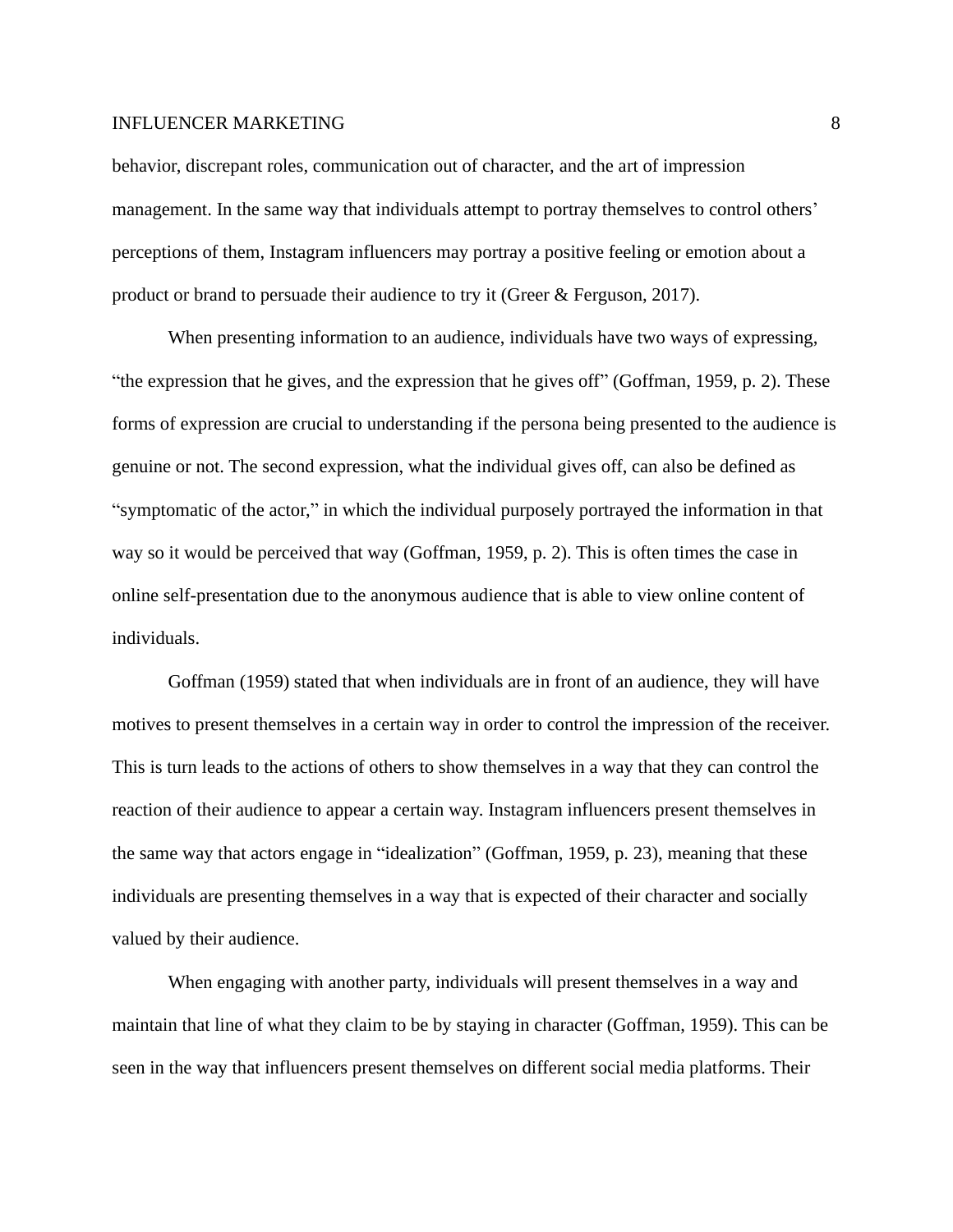audience has a single perception of them that is consistent and authentic so that they can be a trusted source for their followers. This helps to define the part of self-presentation that explores the individuals desire to have control over what their audience thinks of them.

A study done in 2010, showcased the difference between the original theory of selfpresentation and online self-presentation (Mehdizadeh, 2010). This supported that there is a difference between one's online and offline self-presentation. Online self-presentation aligns with the original theory of self-presentation that individuals exhibit control over the way that they portray themselves in order to control how others perceive them. However, in online selfpresentation, individuals choose the certain expressions that they are giving to their audience in various methods (Bullingham & Vasconcelos, 2013), whether it may be in the content that they post, how they react to others online, or even the profile picture they use.

Some individuals may choose to only present certain aspects of their online identity to control the aspects of their personality that their audience can view (Bullingham & Vasconcelos, 2013). This allows them to almost have one particular trait, when in reality humans are much more complex than what is presented online. Others may adopt a completely different persona in order to conform and fit-in to their online environment (Bullingham & Vasconcelos, 2013). This may mean changing who they are online or even identifying as a completely different individual. However, individuals are more likely to recreate their offline self into their online self. Others may choose to remain anonymous within their online community to avoid negative behaviors and interactions, something that is not particularly possible in Goffman's (1959) application of self-presentation in everyday life (Bullingham & Vasconcelos, 2013). The modern use of self-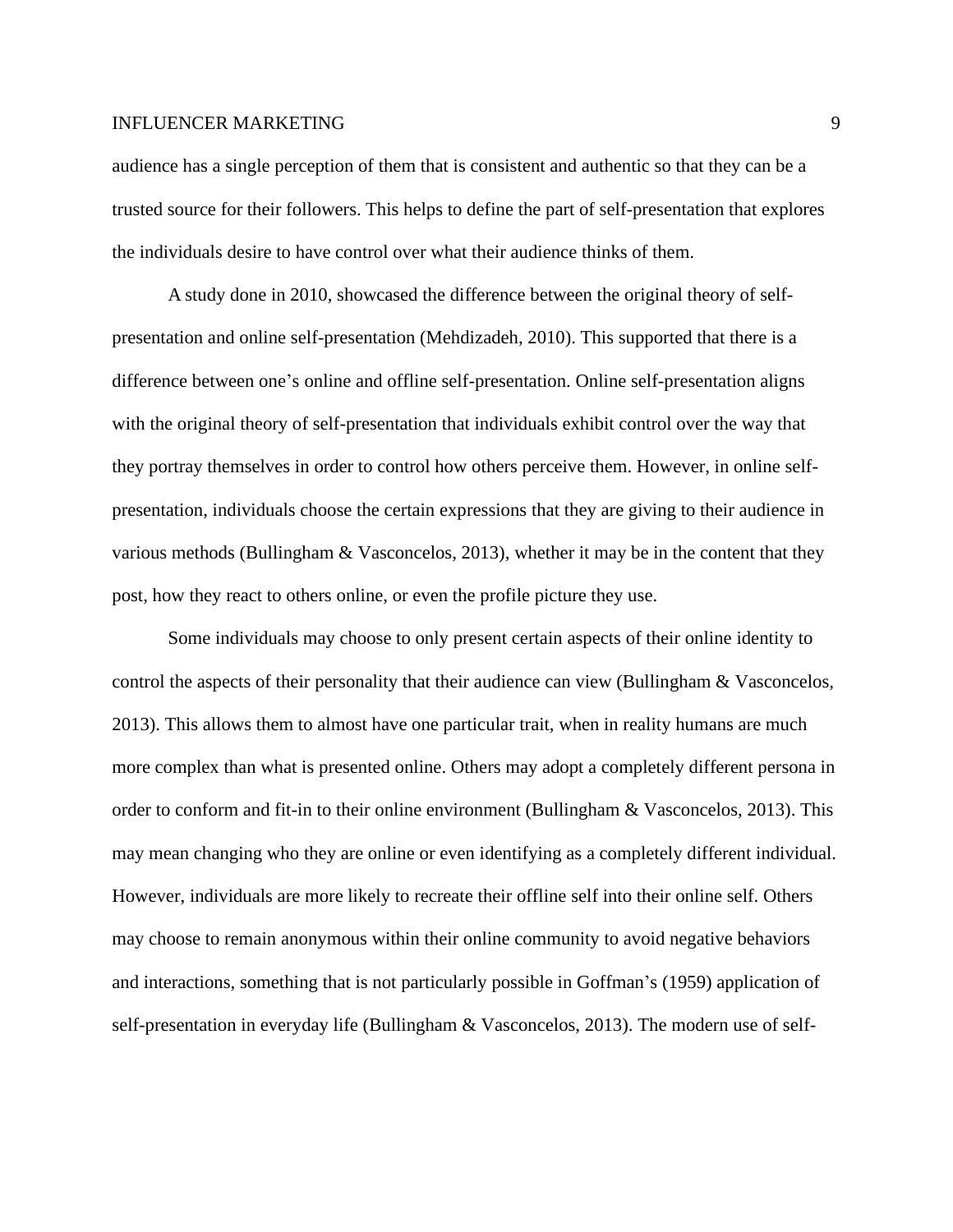presentation theory that is seen in online communication allows individuals to exhibit much more control over the perception of their audiences than in personal life.

# **Previous Use**

The use of Goffman's (1959) self-presentation theory was used as the theoretical foundation for a multitude of studies on different topics. The previous studies discussed below all focus on the use of presentation of self in online communication. This literature review also shows studies conducted on the effects of self-presentation theory. As forms of communication continue to evolve, studies are done to further understand self-presentation theory in areas other than personal life. In one way or another, each of these studies relate back to self-presentation theory.

In a media management study about TV stations promoting their corporate image via Instagram, Greer and Ferguson (2017) examined how stations desire to be known and how they create impressions. The content analysis of television affiliated Instagram pages found two predominant themes: promotion and community. The study extends self-presentation theory (Goffman, 1959) to an organizational level through viewing TV station Instagram posts by viewing stations as entities and by the way these posts reflect their organization.

In Audrezet et al.'s (2018) study on the authenticity of social media influencers, the researchers observed the nature of self-presentation. This study examined the collaborations between social media influencers and fashion and lifestyle domains. The researchers engaged in a three-step qualitative methodology that included "an observation of SMI-brand collaborations, a content analysis of the declared intentions in SMIs interviews about such collaborations, and a comparison of these two data sources" (Audrezet, et al., 2018, p. 2). The study resulted in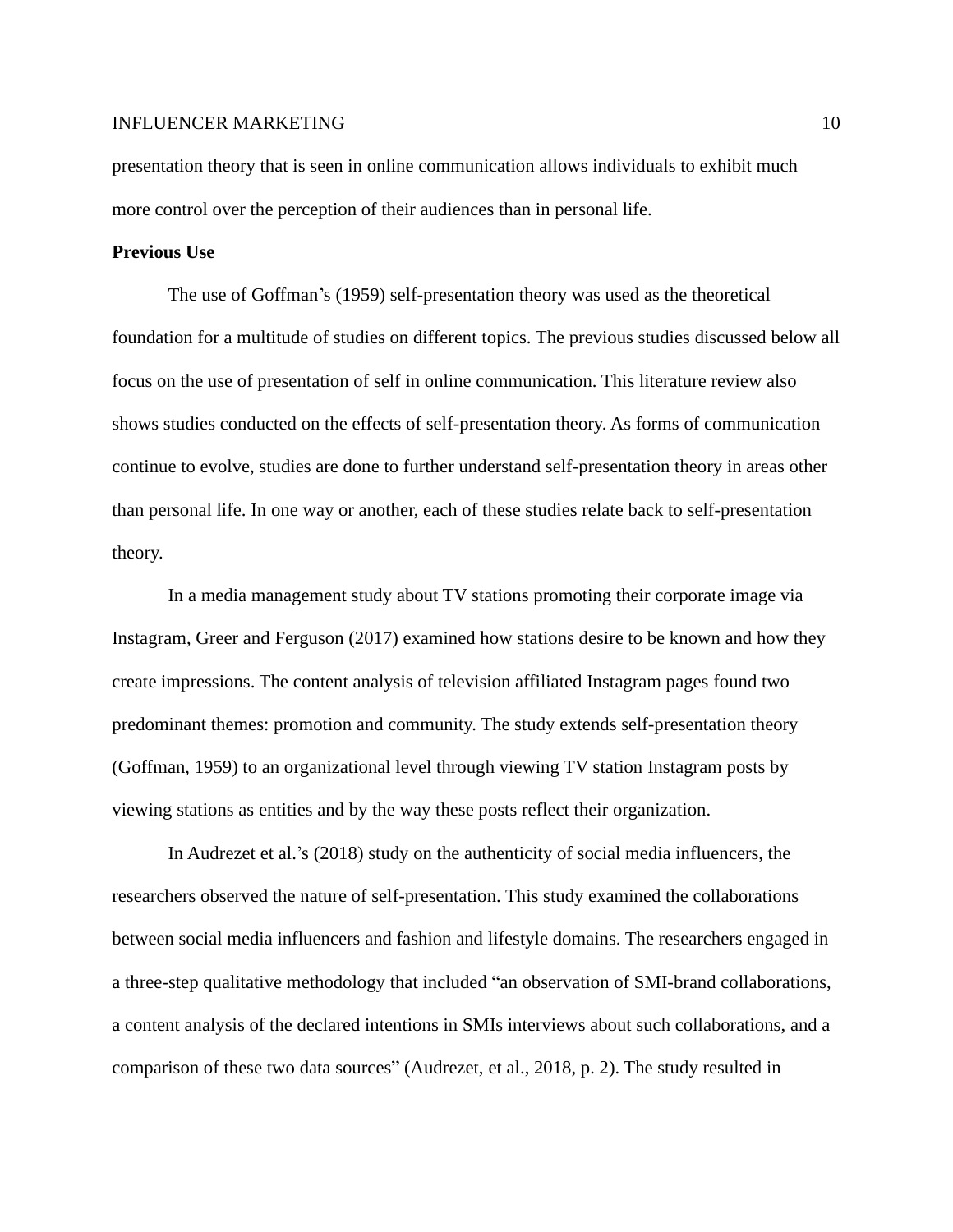guidance for social media influencers and marketers on how the two should partner with one another in order to benefit both parties while still maintaining the authenticity of the SMI.

In a self-disclosure study navigating the role of self-disclosure within the context of online dating, the researchers use impression management to support their ideas of selfpresentation success (Gibbs, et al., 2006). The researchers conducted an online survey with a national sample of members from one of the largest online dating services, Match.com. The survey examined the relationship between self-disclosure and its impact on self-presentation success. Gibbs et al. found a correlation between self-disclosure and strategic success, as well as the correlation between self-disclosure and self-presentation success. The factors of greater strateigic success are higher self-disclosure online, more intentional self-disclosure, as well as cognitive and behavioral experience. The factors of greater self-presentation success are those who were more honest in their self-disclosure, those engaging in a higher amount of selfdisclosure, intentional self-disclosure, positive self-disclosure, and those with greater learning ability as well as the number of people they met online dating.

Bullingham and Vasconcelos (2013) studied how presentation of self relates to current online interaction through the technology available during that time. The researchers presented an analysis of "online identity and interaction practices in 10 different cases of bloggers, SL inhabitants and their online spaces" (Bullingham & Vasconcelos, 2013, p. 102). The information and research was compiled to derive the connection from original self-presentation theory and its application to online interaction. The key finding of the study was that compared to traditional self-presentation, online self-presentation allows the user to only take on factors of their personality and only present those instead of all factors.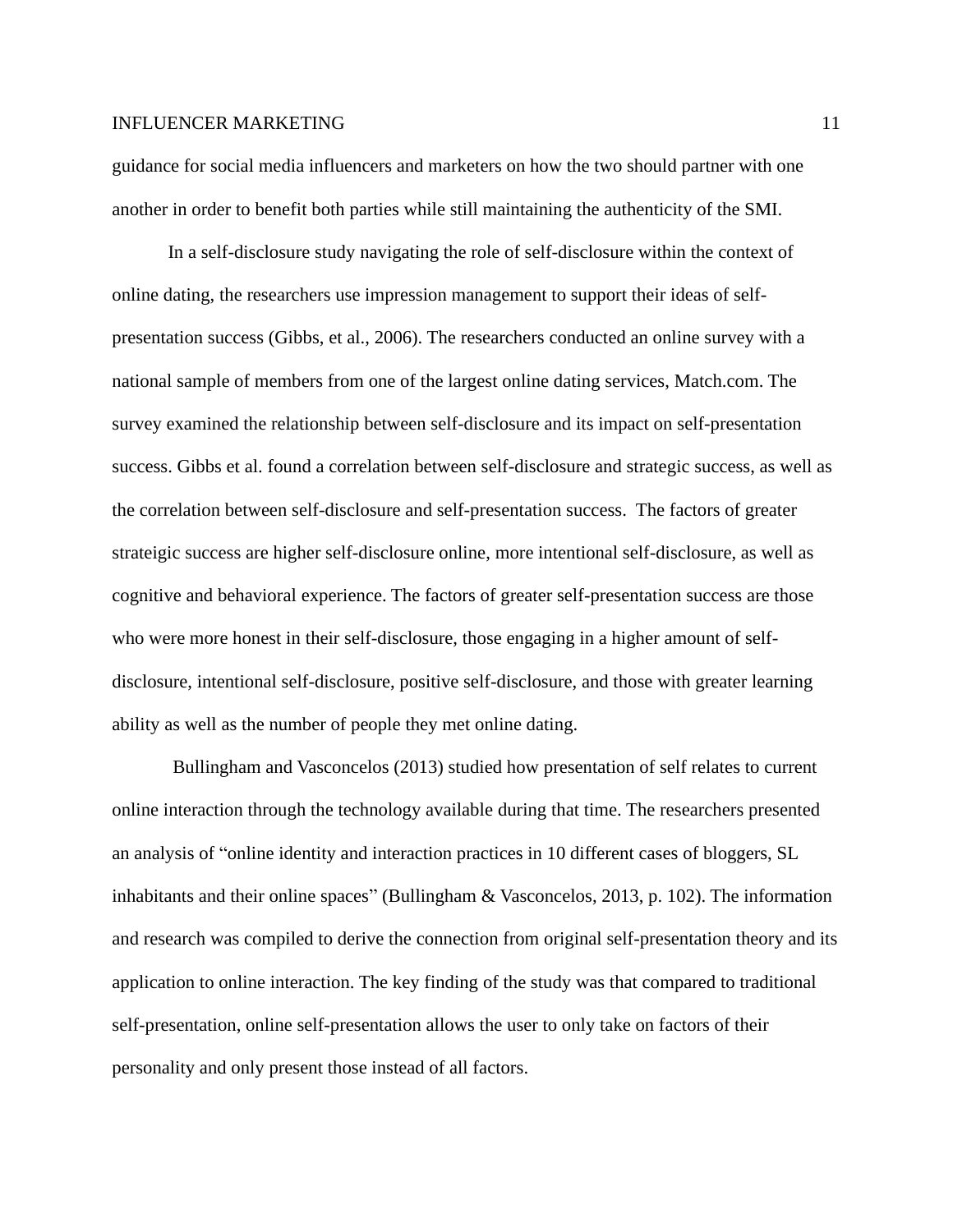In a computer in human behavior study, Marder (2018) examined the impact of audience diversity on "liking" political candidates on Facebook. The study observed how the behaviors of individuals are affected by an online audience. A survey was conducted of Facebook users that were eligible voters during the 2016 US Presidential Election. The study found that those who had not already "liked" a presidential candidate, their intention to do so before the presidential election was negatively associated with the diversity of their Facebook audience. This relationship comparison showcased that increased audience diversity hindered "liking."

Khoshsabk and Southcott (2019) explored the significance of social media in online gender identity presentation in 10 adult Iranians either living inside or outside of their native country. The analysis was conducted through online interviews and the observation of participants' Facebook activities. Through these interviews, participants were able to express their thoughts about reasons for sharing content online and the tendency to present an idealized version of themselves. The study found a relationship between the specific identity-presentation, the individuals' gender, and their level of conservatism.

In a study analyzing the actions of those untagging themselves from social media posts, Birnholtz, Burke, and Steele (2017) used self-presentation theory to support their hypothesis that the actions of untagging oneself from a photo on social media is to present oneself in the best light. Analysis was conducted on aggregated, de-identified Facebook log data and surveys to explore untagging to answer two questions:

1) Do users treat untagging as we would expect them to treat other impression management strategies, and 2) how do users feel about untagging as a strategy and what are their motivations in untagging? (Birnholtz, et al, 2017, p. 167)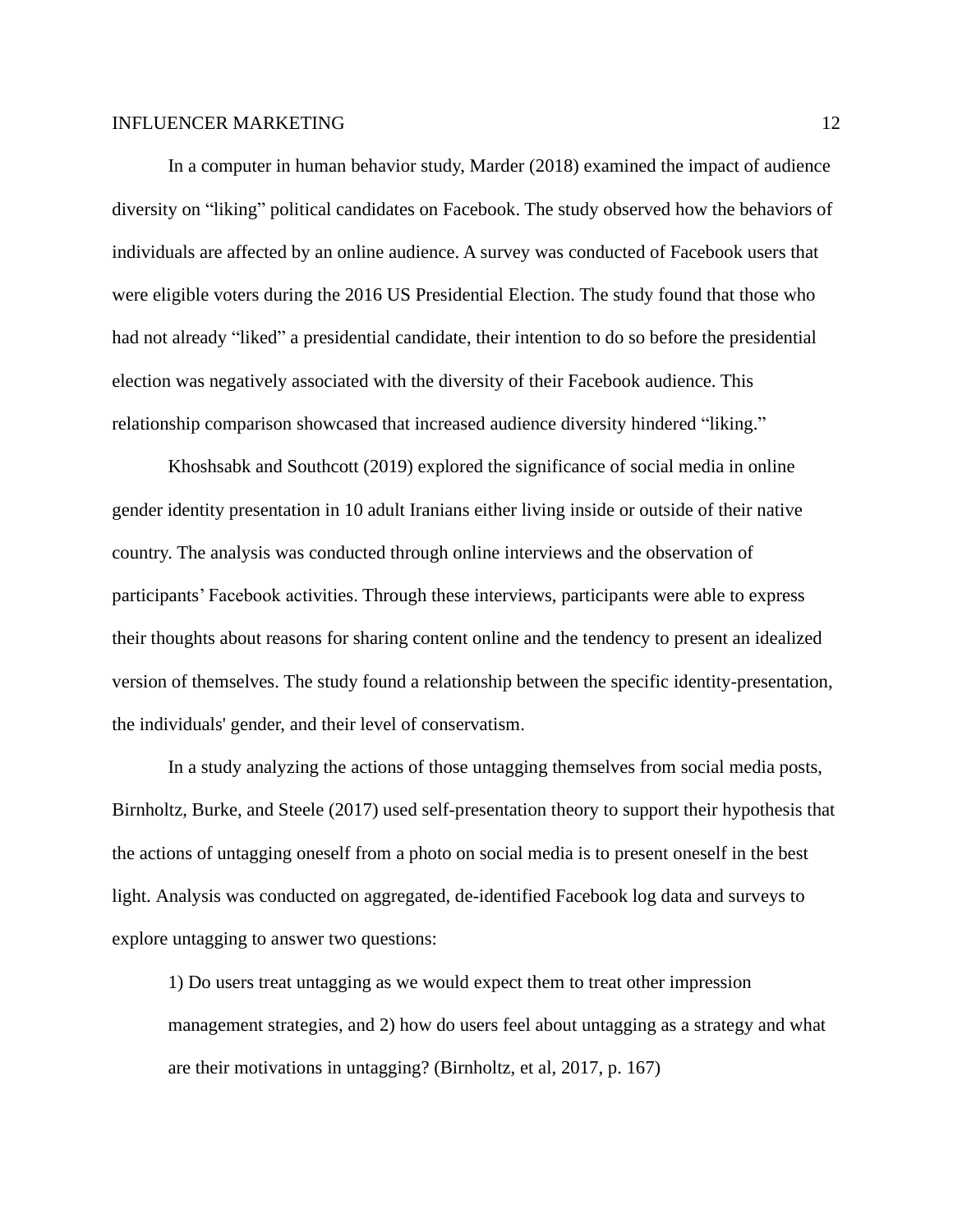The researchers found that the method of untagging differs from traditional selfpresentation tactics. Untagging is used more by users that have a longer experience of using Facebook. Users are more likely to untag if the age gap between the tagger and the target is great. It is also used as a way to avoid the negative effects of annoying or embarrassing content.

Fan, Deng, Dong, Lin, and Wang (2019) conducted a study on telematics and informatics examined if and how self-presentation of others influences the well-being of their followers. The researchers completed a study of 120 students from a university in Shanghai, China. Participants were questioned on their responses to several different posts from social media to indicate their psychological reaction to the self-presentation of others. The study found that self-presentation of others predicted a lower subjective well-being in others. The researchers also found that selfpresentation of others on social media could increase the feeling of relative deprivation of others and decrease their subjective well-being through social comparison.

Colliander, et al. (2017) tested the effect of a balanced presentation strategy on Twitter. The research focused on the distinction between backstage (private) and front-stage (professional) presentation. A longitudinal experiment was used to test the effects of a balanced presentations strategy the exhibited both front and backstage presentation. The study found that a balanced strategy of the presentation of politicians' political and private lives on social media increased interest in the politician's party and intent to vote for that party.

Djafarova and Trofimenko (2017) observed the relationship between self-presentation and self-esteem of mothers in social media in Russia. The study analyzed the impact of positive self-presentation and how it affects the feedback that they received as well as their self-esteem. The study engaged in qualitative research by conducting an analysis of mothers' Instagram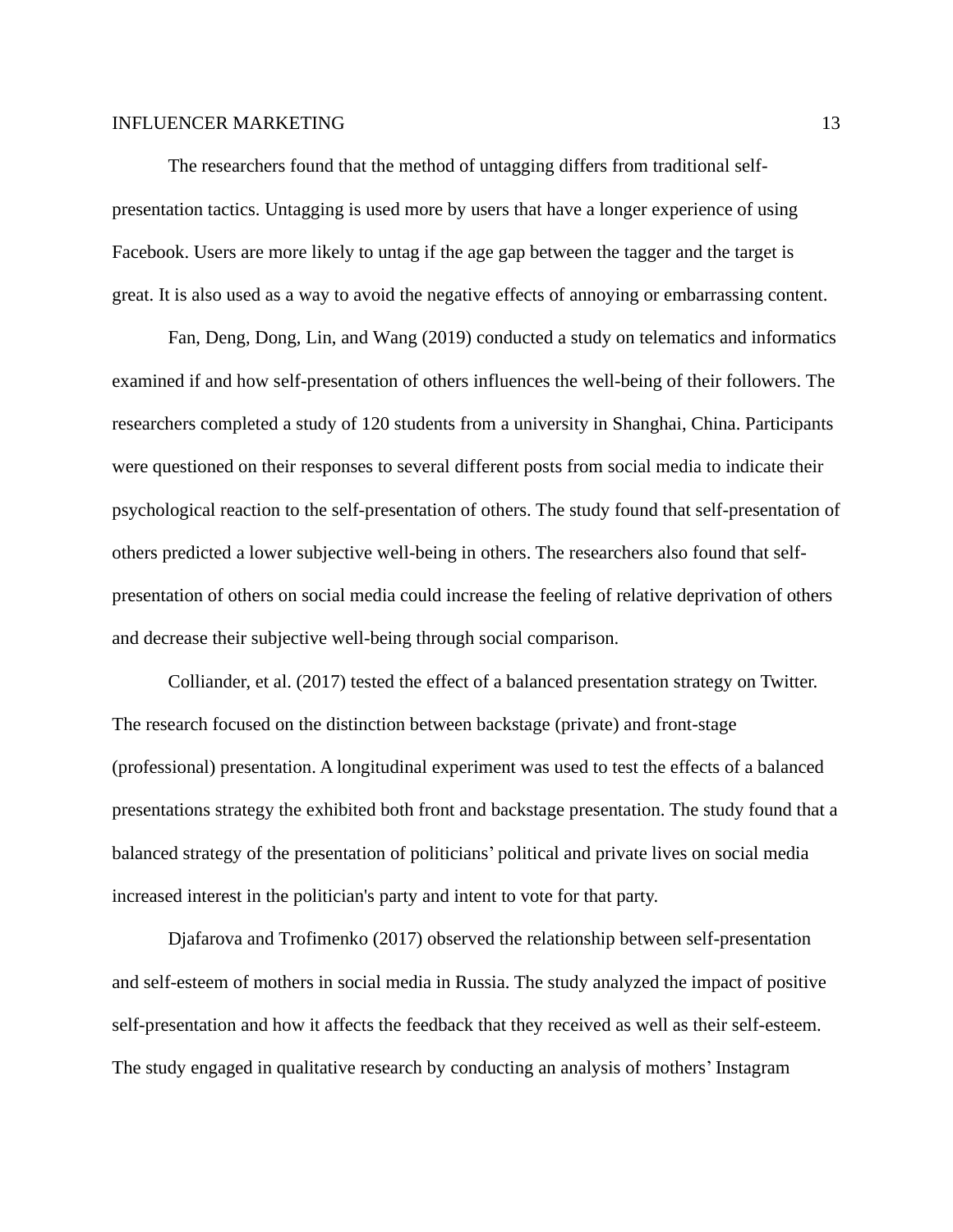profiles and interviews to understand the reactions of mothers to other mothers on Instagram and Facebook. The study resulted in key patterns in the social media use of mothers. Mothers acknowledge that they have children but choose to focus on themselves. They showcase content related to their children, in order to show their competence in the subject. These social media users also engage in much social interaction with one another including answering questions related to motherhood and promoting children-related products.

An education study used the sociological perspective of self-presentation to investigate the process of gaining a sense of self through online learning environments. The researcher likened Facebook to theatrical-like interactions because of the role that individuals take on in their self-presentation on online media platforms (Khoshsabk, 2017). The study used qualitative methods of research by conducting interviews and analyzed the contents of Facebook profiles and activities of their participants. Khoshsabk found that users were more likely to showcase their best qualities to the public in order to gain popularity where instead for their friends they will share different types of content.

These studies showcase and highlight the modern use of self-presentation theory. It is evident the importance of self-presentation theory and therefore support the current study at hand as the presentation of social media influencers is observed in order to analyze the themes of their followers' responses.

# **Social Media Influencers**

The internet is flooded with individuals claiming to be social media influencers (Arora, et al., 2019). Social media influencers are people whose actions include "expressing their opinions in product reviews, offering tips on product usage, and posting pictures or videos containing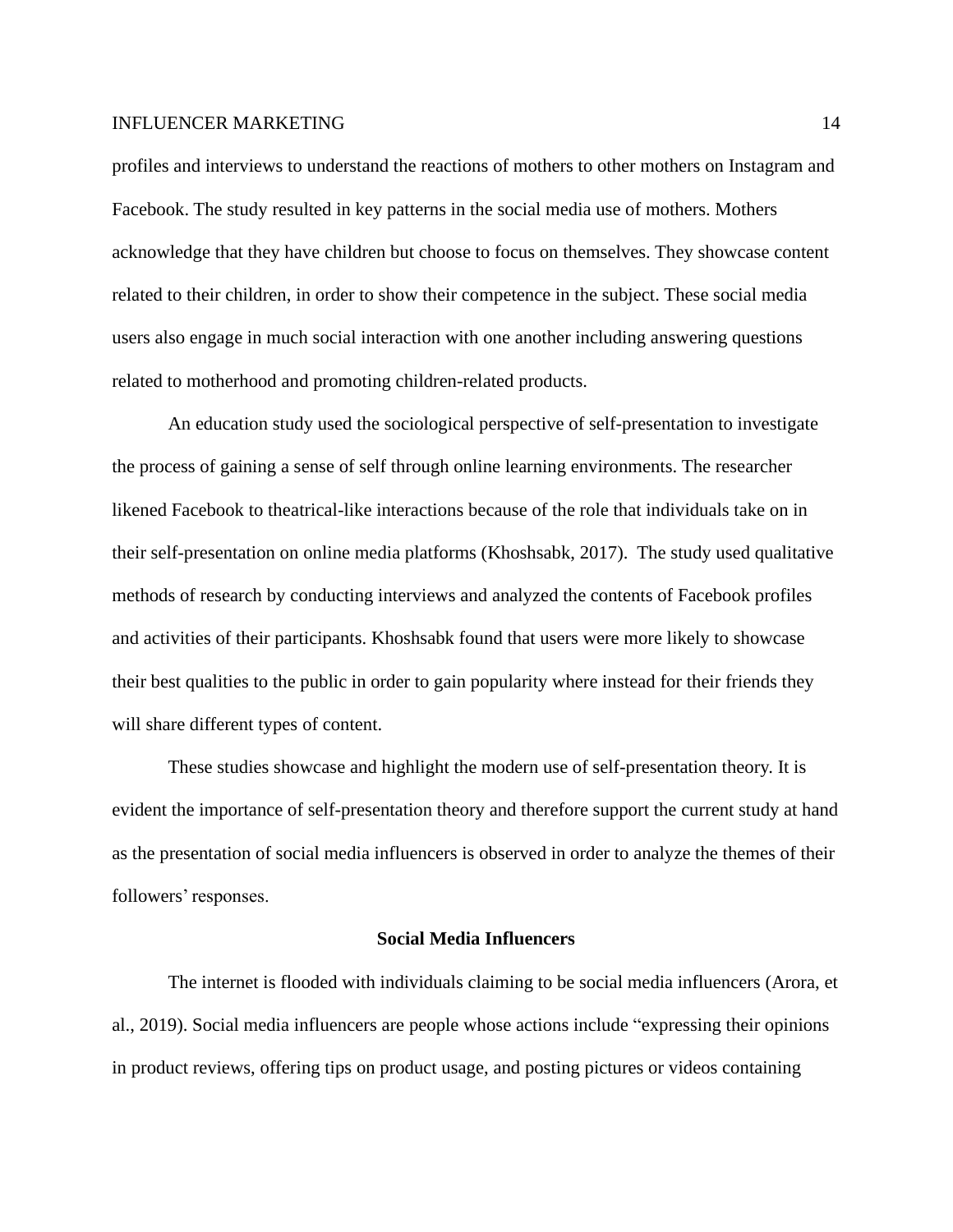products or services" (Audrezet, et al., 2018, p. 1). Social media influencers cross traditional boundaries of influencers by balancing between intimacy and publicity, authenticity and commercialization, ingratiation and critical distance (Borchers, 2019). Social media influencers are people that present their lives on social media that people are able to relate to.

Social media influencers are defined differently in different sources of research. Social media ethnographers Abidin and Ots (2015) defined social media influencers as a form of microcelebrities who record every aspect of their daily lives. They are shapers of public opinion who use their position in social media to persuade their audience. They use the platform of social media to sustain their accessibility, believability, emulatability, and intimacy.

In public relations, a social media influencer can be defined as an individual who uses personal branding to build and maintain relationships with multiple followers on social media and is able to inform, entertain, and influence the thoughts, attitudes, and behaviors of their followers (Dhanesh & Duthler, 2019).

According to Childers et al. (2019), social media influencers are those who create engagement, drive conversation, and sell/advertise products to a large audience. Social media influencers are no longer just celebrities, they range from individuals with a high social media following to those that impact the daily decisions of others.

Social media influencers put into practice the theory of self-presentation by establishing their online image and using this image to attract attention and build a large number of followers (Chae, 2018). Social media influencers can be found spread across all social media platforms, including Facebook, YouTube, Twitter, Instagram, and Snapchat (Dhanesh & Duthler, 2019). Depending on the number of followers that these individuals have, they can be defined as micro-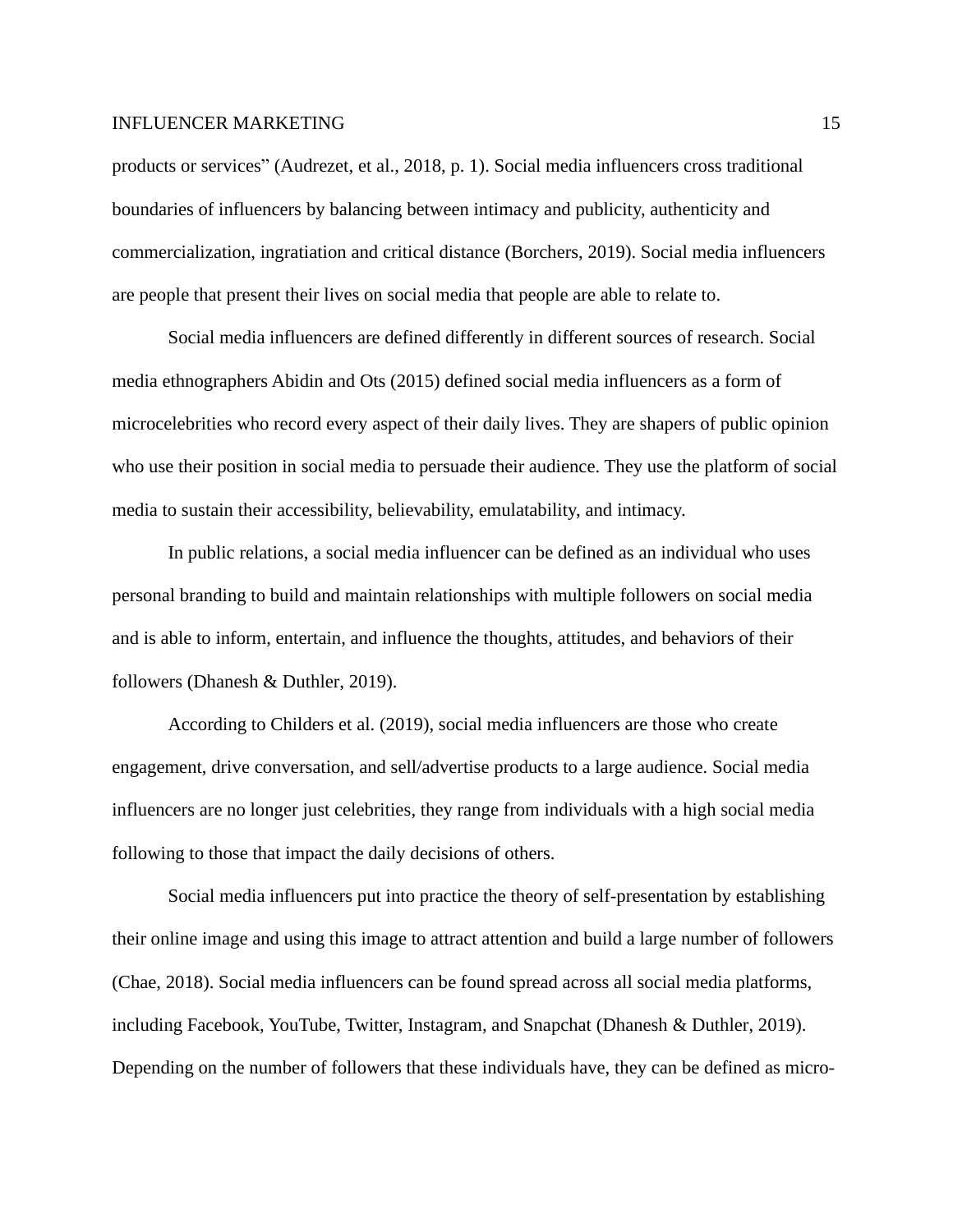influencers if their following is less than 500,000. These individuals normally have a tighter group of community and a more focused niche of interest (Dhanesh & Duthler, 2019).

# **Characteristics**

Though many individuals may claim to be influencers, studies have shown that there are several characteristics that genuine social media influencers portray. Social media influencers are able to influence their audience by using their resources that focus on different consumer values (Ki & Kim, 2019). By knowing their audience influencers can identify what traits of theirs to exhibit in order to control the perception of their audience. This relates back to Goffman's (1959) self-presentation theory. Social media influencers have become more prevalent than traditional celebrities. They are more approachable and compelling to imitate because these individuals are perceived as real and relatable (Jin, Maquddam, & Ryu, 2019). Through their online selfpresentation, social media influencers showcase their personal tastes and choices (Audrezet, de Kerviler, & Guidry Moulard, 2018).

Social media influencers exhibit the characteristics of having their own sense of humor, their own perspective, and having what their followers wish they had (Chae, 2018). Companies offer abilities to match brands with influencers that align with their values and characteristics. In 2018, Huda Kattan, the top social media influencer of that year, was described by the traits: emotionality, artistic interests, ideal and self-expression (Dhanesh & Duthler, 2019). By identifying the different personality traits of social media influencers, brands and companies are able to choose the influencers that they believe would be a best fit to represent their business. The most defining characteristic of social media influencers is their ability to build and foster relationships between brands and their followers (Dhanesh & Duthler, 2019). These relationships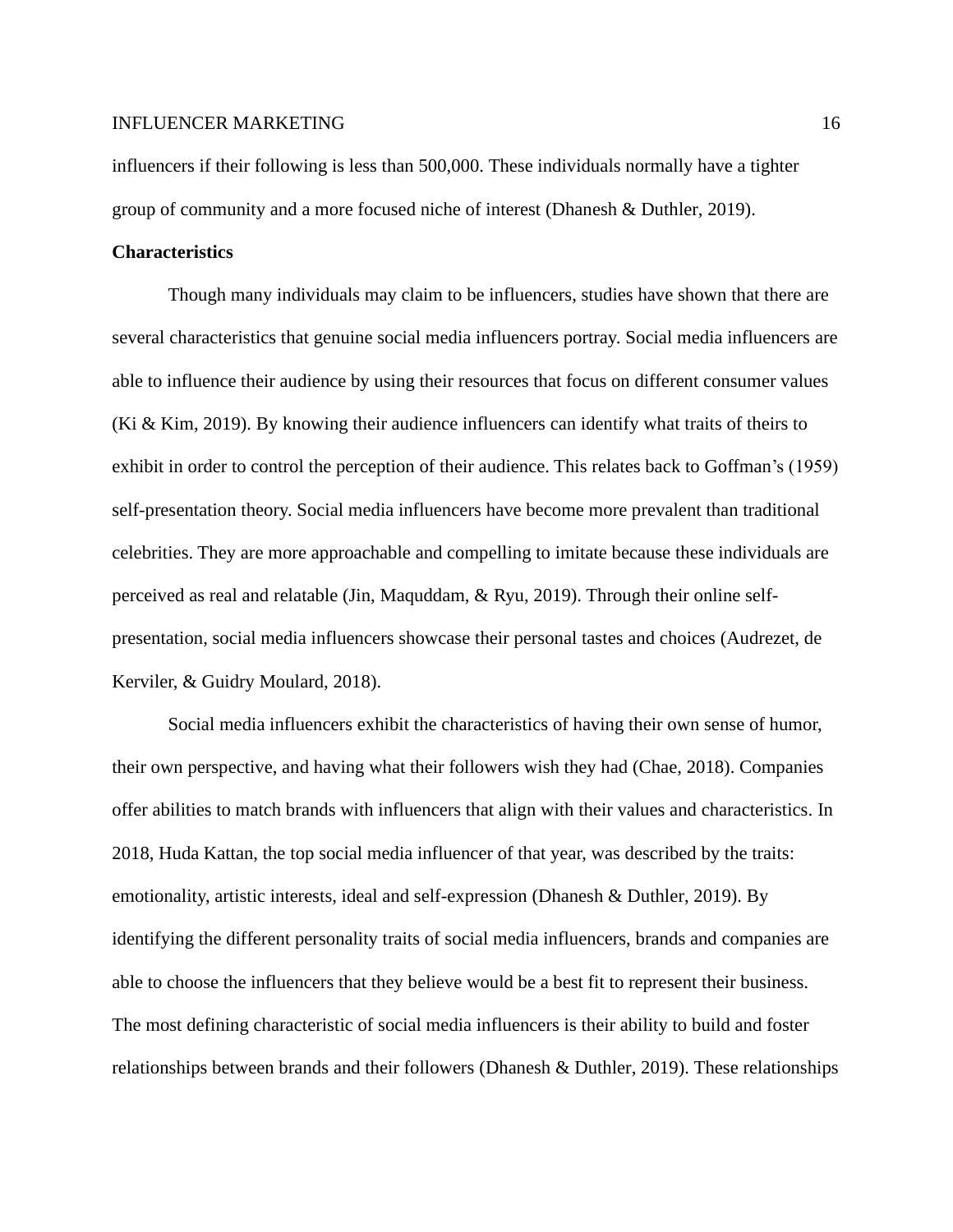allow them to build credibility with their audience as well as the brands that are looking to work with them.

#### **Importance**

With the heavy influx of social media influencers, these individuals are now being recognized as gatekeepers, opinion leaders, and influentials; calling for a demand in relationship building between these individuals and different companies and brands that want them to represent them (Dhanesh & Duthler, 2019). They are able to build a connection with their audience in a way that A-list celebrities are not.

The relationships that social media influencers establish through themselves between brands and their audiences is pivotal to their online success (Dhanesh & Duthler, 2019). Social media influencers have been found to have a greater effect on their audiences than traditional celebrities due to their relatability (Dhanesh & Duthler, 2019). Due to the persuasive power of social media influencers, they are able to have a great effect on their audiences to help brands market to their target (Freberg, Graham, McGaughey, & Freberg, 2011).

# **Huda Kattan**

The social media influencer chosen for this study was Huda Kattan. Originally from the Midwest, Kattan is of Iraqi-American descent (Bellanger, 2019). She currently resides in Dubai where her company is based (IZEA, 2019). In 2010, Kattan began her career in the beauty industry by starting a makeup blog (Social Buddy, 2019). She came up with the idea while studying finance at the University of Michigan and then left her corporate life to begin a career in the beauty industry (Social Media Innovation, 2019). By 2013, Kattan released her own makeup line named Huda Beauty, now being sold in the popular beauty store, Sephora (Social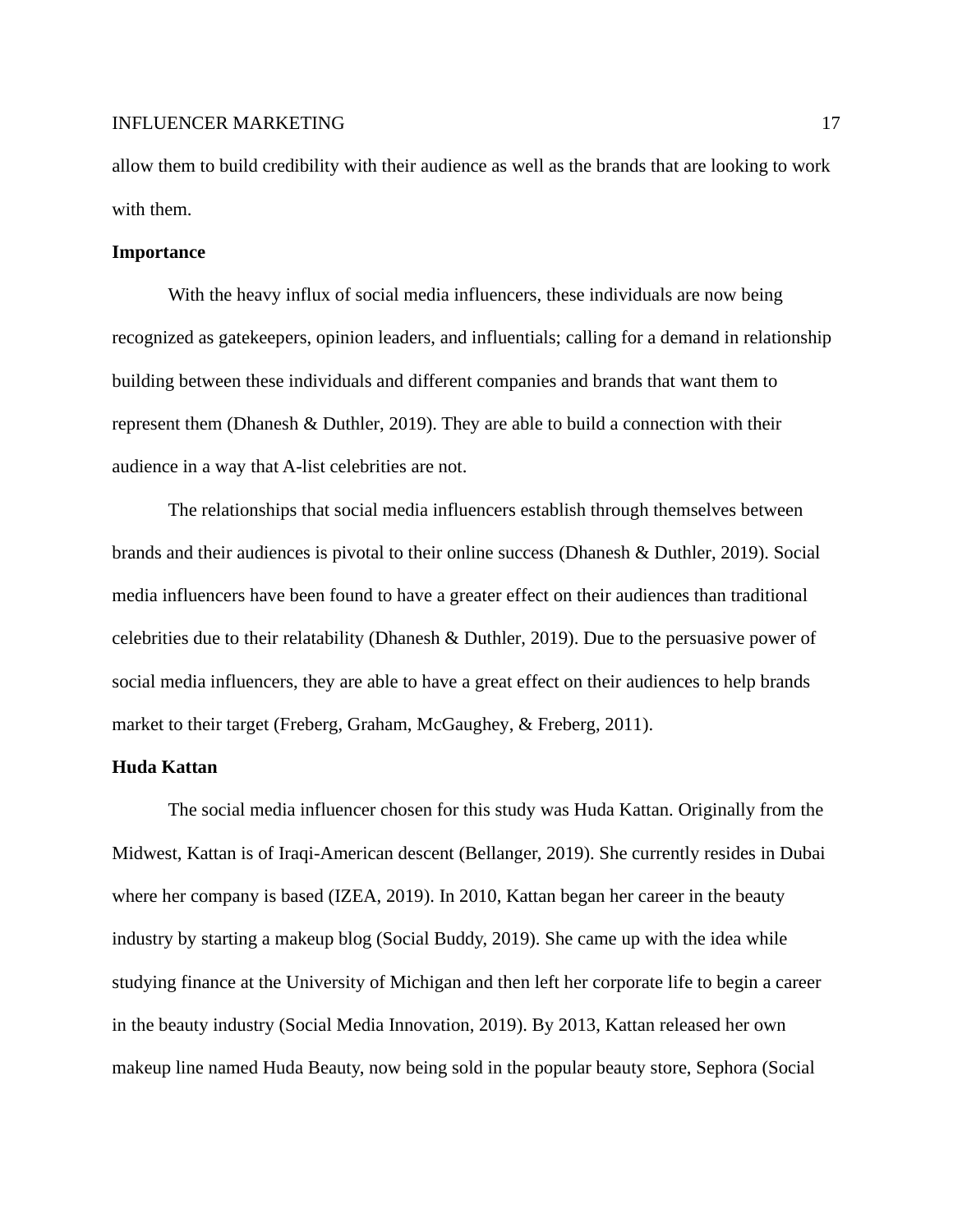Buddy, 2019). In 2017, she was recognized by *Time* magazine as one of the 25 most influential people on the internet (Bellanger, 2019).

Katan currently has 39 million followers on Instagram. She is selective about the brands that she choosing to work with, so that she does not sacrifice her credibility to her followers (Osman, 2018). She has represented high-profile brands such as Dior and Chanel (Porteous, 2019). Kattan's company, Huda Beauty, has made her the top beauty influencer in terms of earnings (Porteous, 2019).

Kattan interacts with her audience using multiple methods. She employs the use of YouTube and social media to market the products from her beauty line (GRIN, 2019). With four different Instagram profiles, Kattan uses Instagram to showcase other beauty influencers using her products (Porteous, 2019). Kattan is well-known for her make-up tutorials and beauty industry insight (GRIN, 2019).

# **Followers**

Chae (2018) investigated the feeling of envy that female followers have towards the social media influencers they follow. This survey measured the different traits and characteristics that social media followers of influencers exhibit including interest in specific content, public self-consciousness, self-esteem, comparison of life with influencers, and envy (Chae, 2018). The consumer's desire to mimic social media influencers is what compels them to purchase products, services, or brands supported by the influencer (Ki & Kim, 2019).

Many consumers go after what is popular and what is trendy. Thanks to social media influencers, consumers are able to find new products and brands to follow because of their impact. In an experimental study Jin, Muqaddam, and Ryu (2019) found that followers of social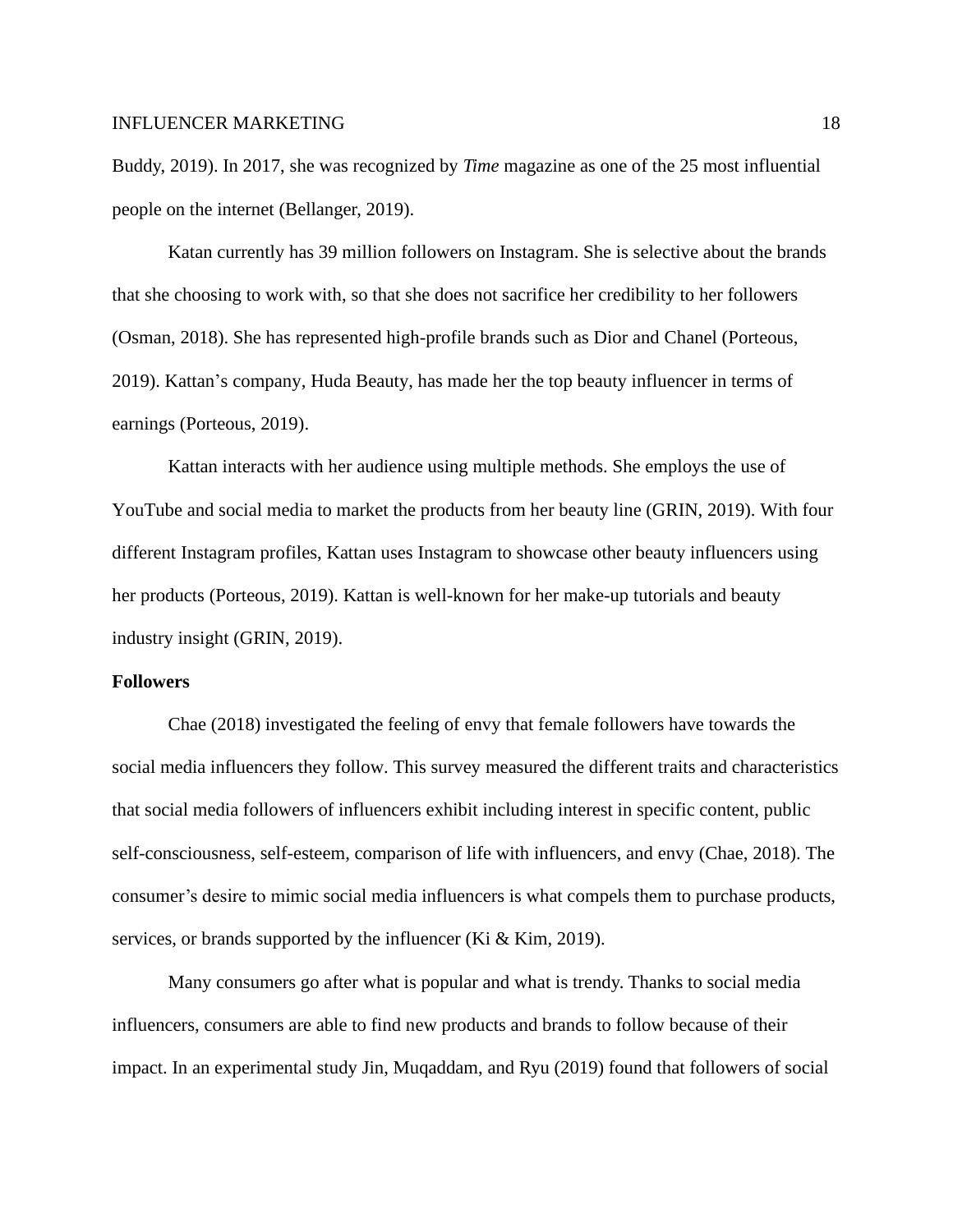media influencers are trusting towards their sources and have a positive attitude towards the brands that are endorsed to them but are envious of SMIs.

### **Method**

Drawing on work from Greer and Ferguson's (2017) methodology, this study was conducted using a qualitative method to examine social media influencer. The goal was to collect and analyze artifacts that consisted of individual Instagram posts on the top social media influencer of the beauty and makeup industry.

Acquiring the Instagram comments took place in two steps. First, research was conducted in order to determine the top social media influencer on Instagram in the beauty and makeup industry. This was done through a Google search of "top Instagram beauty influencers 2019." A total of 11 websites appeared on the first page of the Google search, 10 of which had relevant titles to the search. Each of the websites with relevance to the study were then clicked on and read. Eight different websites on the first page of the Google search recognized Huda Kattan as one of the top social media influencers on Instagram in the beauty and make up industry.

Second, a search was conducted through Instagram's search bar using the influencer's first name, "Huda." Four different verified Instagram pages were found in connection to Huda Kattan, the first being, "huda", her personal Instagram page with 1.5 million followers. The second, "hudabeautyshop," her business Instagram to highlight her makeup line with 5.9M followers. The third, "hudabeauty," her beauty Instagram highlighting other makeup and beauty influencers using her products with 39 million followers. Lastly, "hudaboss," the Instagram page of her show following the life of her and her sister building their brand with 114,000 followers.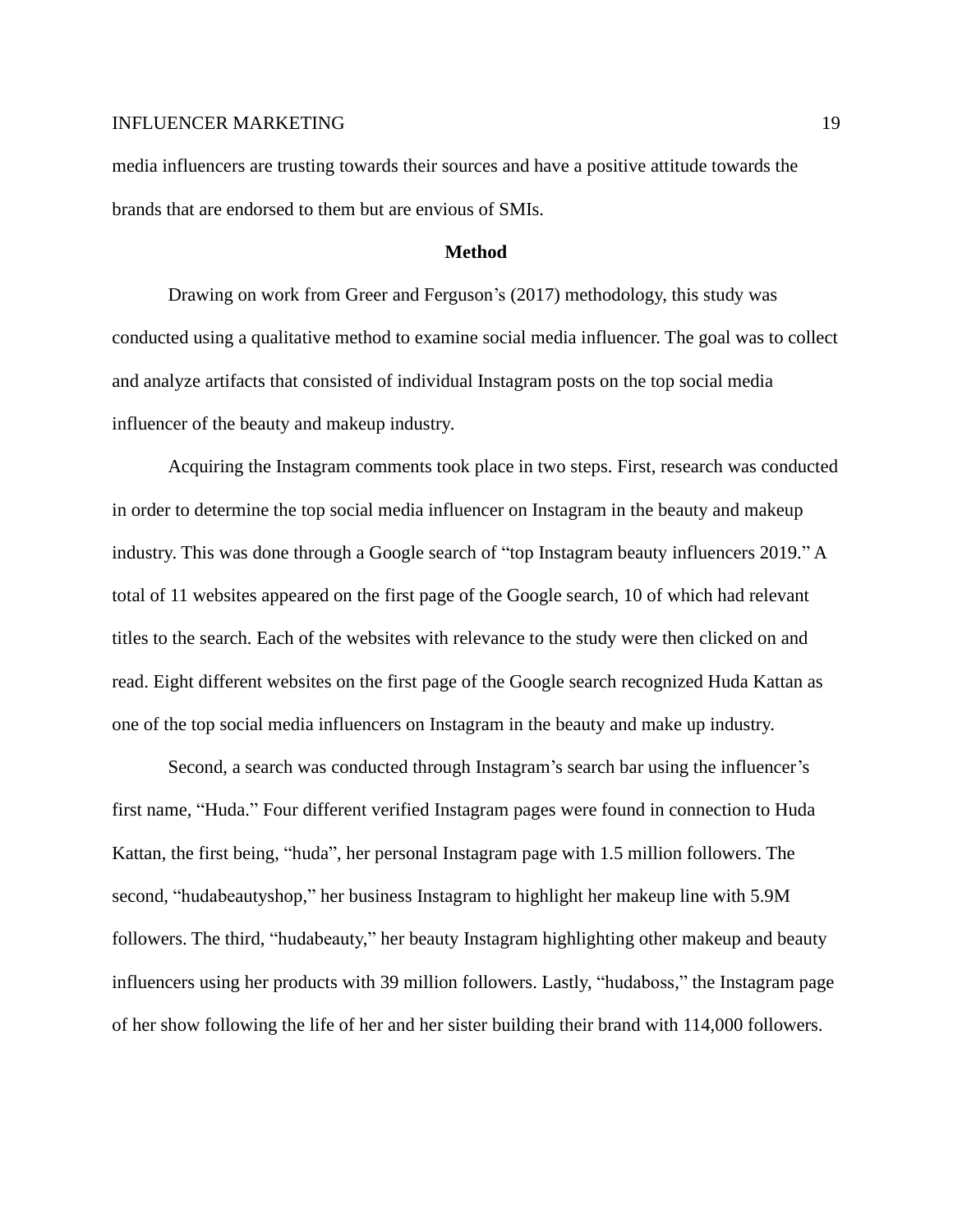Her Instagram handle, "hudabeauty," was chosen for this study due to its relevance of her work in the beauty community and it being the account with the largest number of followers.

The method of analysis was Strauss and Corbin's (1990) constant comparative method, also known as analytic induction. The content that was analyzed from Kattan's Instagram page were the comments in response to her posts. The comments were analyzed of the posts from the month of August 2019. A number was then randomly generated to determine the comment that would begin the analysis.

For each post, the number of comments was recorded, added together, and then divided by 300 to determine how many comments were analyzed from each post. The total number of posts for the month of August 2019 added up to 75. The total number of comments totaled 208,673 responses. This total was then divided by 300 which equaled to approximately 695. From this number, every 695<sup>th</sup> response out of all posts and comments was analyzed. This method of selection process allowed representation among all replies.

The comments were recorded and tracked by date. The responses were then organized into categories based on theme and characteristics. Any comment containing only emojis was counted into the total of responses recorded, but not categorized. Categories and subcategories were created until topics were exhausted. Subcategories were then placed into categories and then the dominant themes were decided.

### **Results**

Three dominant themes emerged from the analysis: association, affinity, and sharing.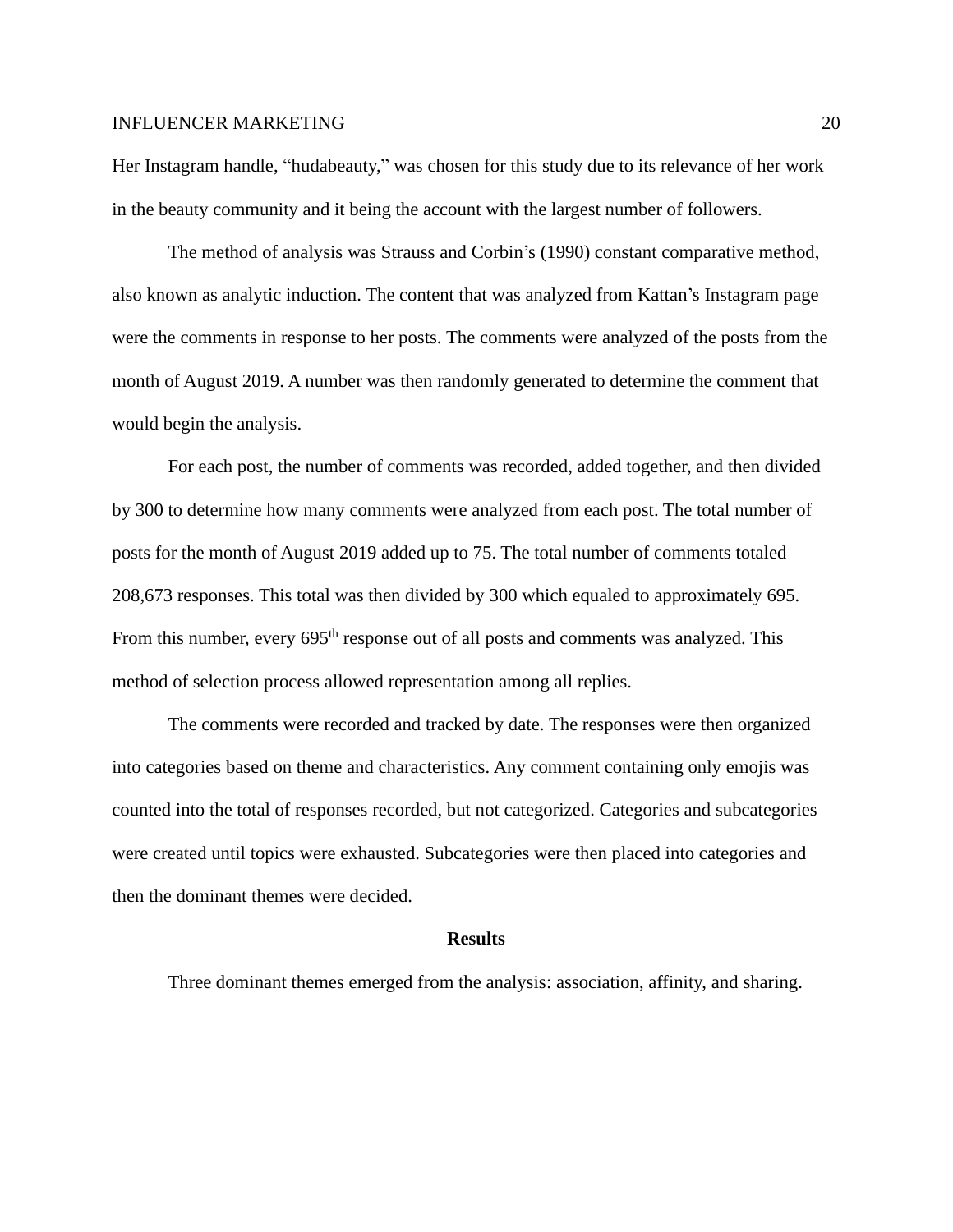# **Association**

Consumers are leaving responses to gain the attention of the influencer in order to draw themselves closer to the individual. Due to the high amount of social currency that these individuals have it draws others to them. By having a large number of followers, these influencer's Instagram followers are looking to gain their own social currency by being associated and recognized by someone with higher social status than them.

Subcategories of this theme include spam and outreach. Individuals will choose to comment mass amounts of words and/or emojis in order to gain the attention of the influencer. Others will comment the same context over and over again hoping for it to get noticed. Some are statements asking the influencer to view their page. Since the influencer's Instagram page highlights other makeup artists using her products, it is logical to see comments asking her to view their page in hopes that they may get featured. Through this type of community that the influencer has fostered, she is not only growing her brand but also the brand of other beauty influencers.

# **Affinity**

There is a desire in these consumers to express their affection for social media influencers. Influencers are able to have a more genuine relationship with their followers than traditional celebrities. This creates a more open environment for followers to express their gratitude and admiration for the influencer on the platform. Social media influencers are more likely to interact with their followers to keep up with the engagement that social media followers desire. Therefore, users who are leaving responses to social media influencers are more likely to receive a response from said social media influencer to their comment.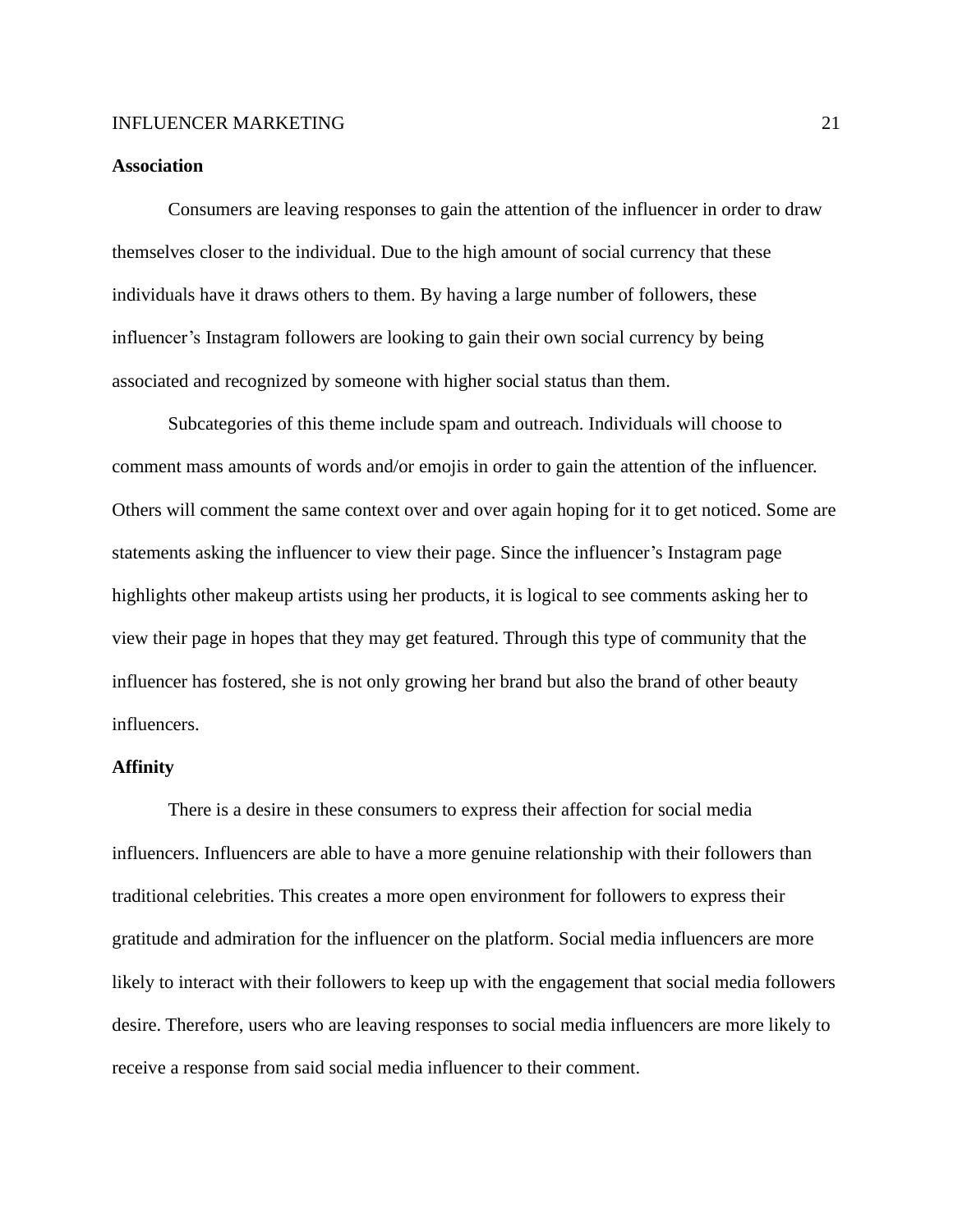Subcategories of this theme include long paragraphs of text similar to letters and short messages of affirmation. One comment in particular contained 78 words expressing their deep admiration for Kattan. The context of the comment would be all the same. A response left in order to express their affection for the Instagram influencer. Individuals would also leave the same comment over and over again in order to be recognized by the influencer, the context was affinity but also reflected the theme of association.

# **Sharing**

Followers of social media influencers share the content shared with them with the people within their social circles. Individuals are more likely to tag their associates in content that they find relatable and/or entertaining. It was less likely for individuals to tag their friends in just beauty tutorials than in funny or relatable content.

Subcategories of this theme include: a simple tagging of their friend or mutual follower and comments referencing to life events associated with other individuals. Social media followers of social media influencers are looking to share the content of the influencers that they follow. Social media is a platform that allows these individuals to share experiences with one another. Followers are commenting on posts to share with their friends the content that is being shared with them. This could include just leaving a response with their associates Instagram handle or leaving an anecdotal comment that is relevant to the life of the follower and the context of the post.

### **Discussion**

Influencer marketing began when social media became a predominant source for information to the public. Instagram influencers are posting content for their audiences to see and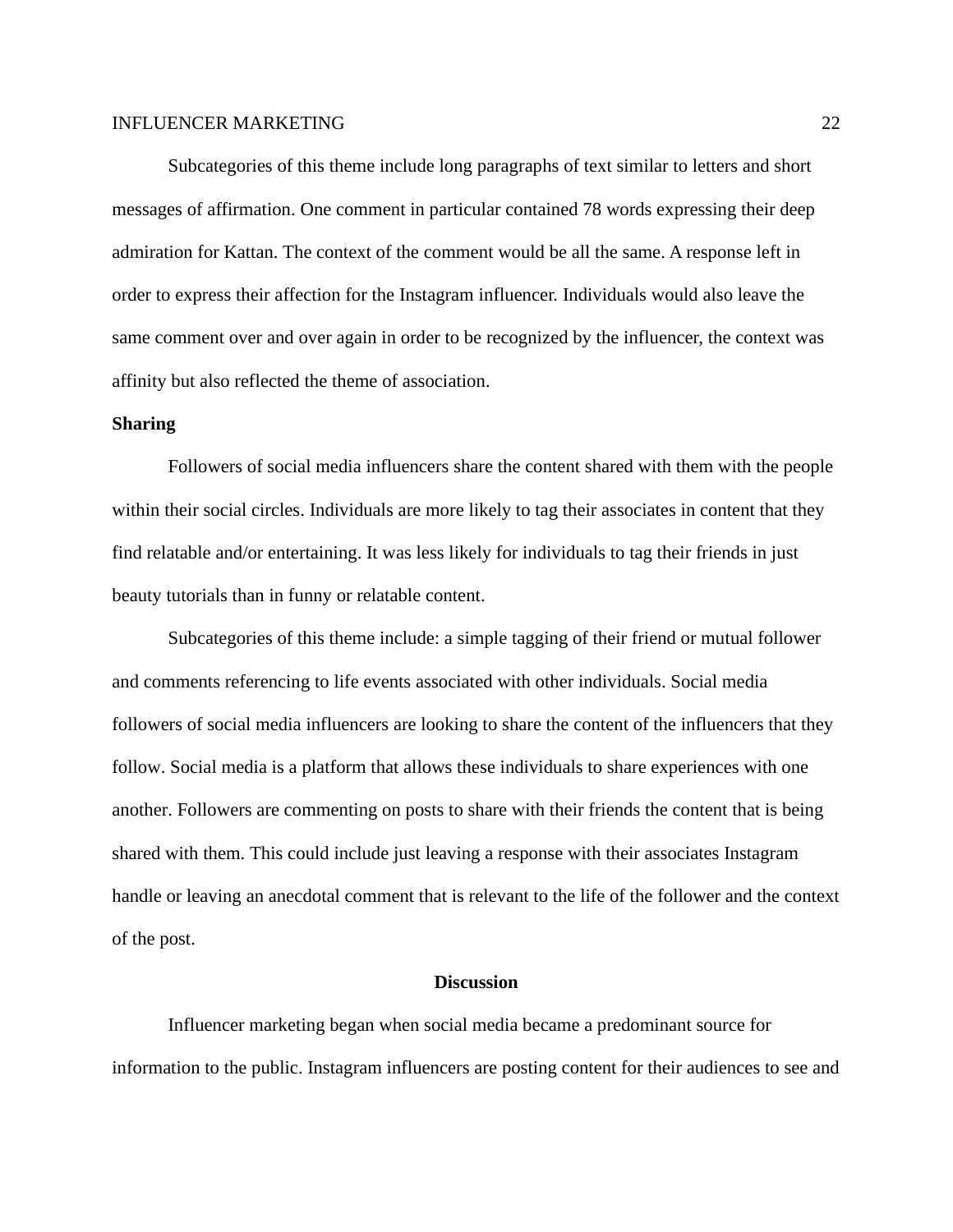interact with leaving a widespread theme amongst their responses. Using a qualitative methodology, based on self-presentation, this study found three predominant themes in the responses of Instagram influencer followers: association, affinity, and sharing.

Social media is all about sharing experiences. The use of this can be seen in the recurring theme of social media followers that tag their friends in posts. This emulates the use of word-ofmouth marketing that Childers, Lemon, and Hoy (2019) claim is more important than ever. The way that individuals are now sharing content with one another is through the use of different social media platforms. Social media platforms are used more than any other network to share information (Osatuyi, 2013). Taking into account that sharing is a common theme throughout the comments of this social media influencer's post, it supports the use of influencer marketing to further a business' reach to their audience. By sharing posts of influencers, individuals will be drawn to the page to further understand who the person is behind the post that was shared with them. This will grow the following of the influencer and in turn grow their sales.

Many of the responses of these social media followers reflected the theme of affinity. Users would often times express their love and admiration for the influencer by commenting on their post that may or may not have any relation to the topic at hand. These individuals are choosing to openly express their admiration for these Instagram influencers. Though the motive behind the comment cannot be known, it is available for both the influencer, followers of the influencers, and any users that choose to view her page to see.

By using different cues to indicate credibility between them and their audience, social media influencers can improve their targeted engagement with their customers (Osatuyi, 2013) and also increase the amount of affinity comments that they receive on their posts. Whether these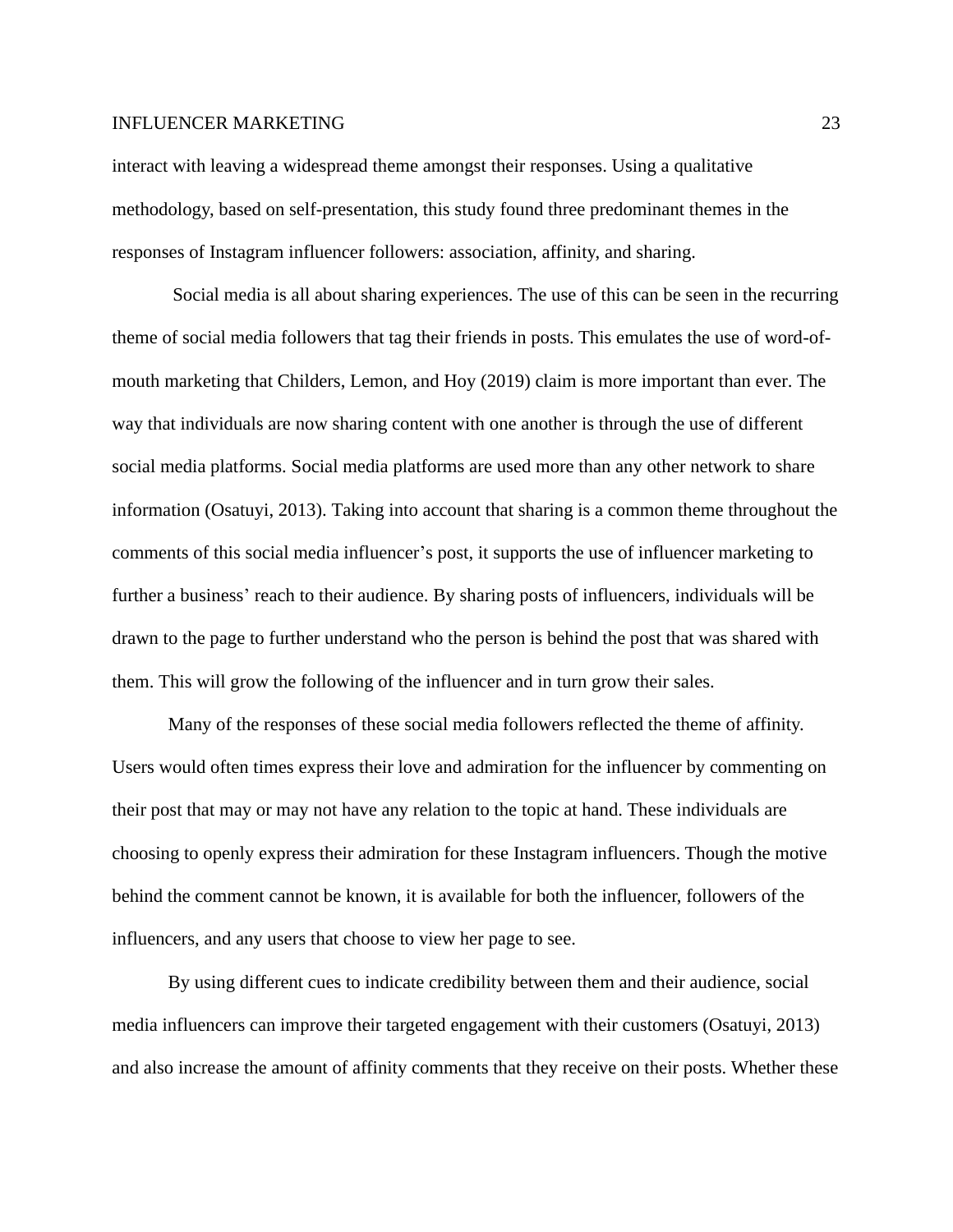individuals are looking to gain the attention of the influencer or just looking to leave a positive response, is it evident that affinity is a present theme. A sub-theme of affinity is trust. The trust that social media influencers are able to establish with their followers (Arora, et al., 2019) allows them to build that affinity through the content that they choose to post. If they are posting content that is relatable, trustworthy, and accurate, then they are able to improve the affinity response of their followers.

The theme of association was found in the comments of users that want to be noticed by the influencer. Individuals desire to be associated with someone with a recognized social status in order for that to positively reflect on themselves. The individuals leaving responses on influencer pages are looking to fill the desire to say that they were acknowledged by someone of a highly recognized social status. Ki and Kim (2019) found that users desire to mimic the actions of social media influencer which relates to the theme of association. The more that the follower feels that they connect or relate to influencers will grow their desire to associate with them.

The commonality between these themes is that they are not related to the products that are being showcased to them. A majority of the responses left on Kattan's Instagram posts were related to the SMI herself or just to what the video was about, not what was being used.

# **Limitations**

The purpose of this study was to enhance the understanding of the responses of social media influencer followers. Previous work that analyzes the motivations and behaviors of social media influencers were not discredited.

Limitations found during the process of the data collection were comments containing emojis and comments not in English. Due to the fact that emojis are merely images there was a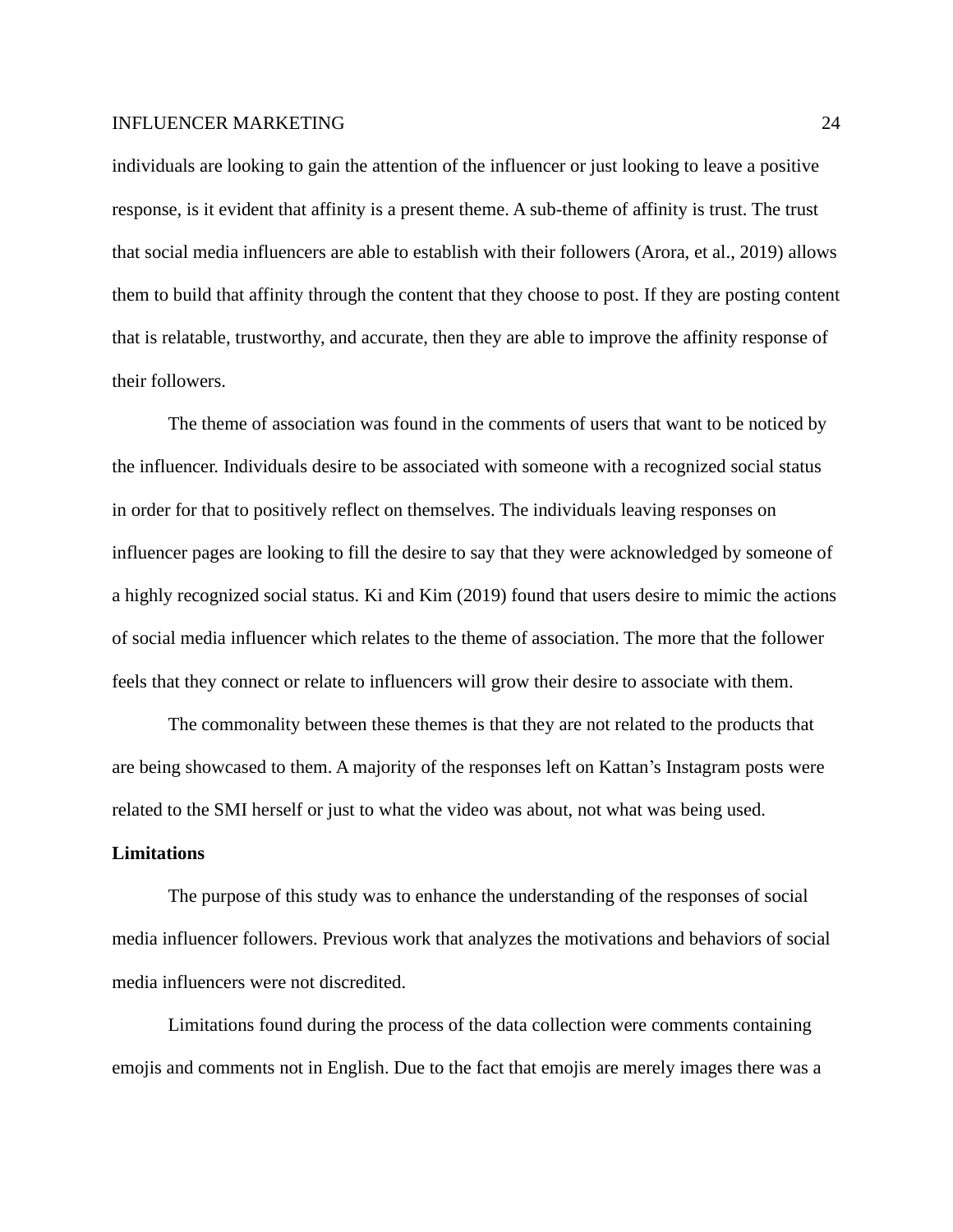limitation in this study to qualitatively analyze the comments that only contained emojis. For future studies, an index could be developed to provide meaning to the different emojis, allowing the researchers to analyze this type of comment.

The comments in languages other than English posed could not be analyzed because of the limitation of resources to provide accurate translation. Though Google Translate is a readily available computerized translator, professional translation resources are always the better source (McGuire, 2019). For future studies, resources should be used to provide accurate translation of comments outside of the researcher's knowledge so that the study is not limited to comments in English, since Instagram is a global platform.

Future research might be able to further explore the responses of consumers to the posts of social media influencers and their effect on purchasing decisions. Due to the limitation of data for this study, all that was able to be observed were the responses of the individuals following social media influencers. Through future research, studies may be able to show the effect of social media influencers through the use of influencer marketing and further understand its effect on target audiences. Additional studies could also be conducted to observe the amount of interaction that influencers receive from post to post. It was found during the study that each of the posts had a different amount of comments and depending on the content that was posted. It would be useful to those that specialize in influencer marketing to know what kind of content with provide social media influencer with the most amount of engagement to further promote brands and products for different companies.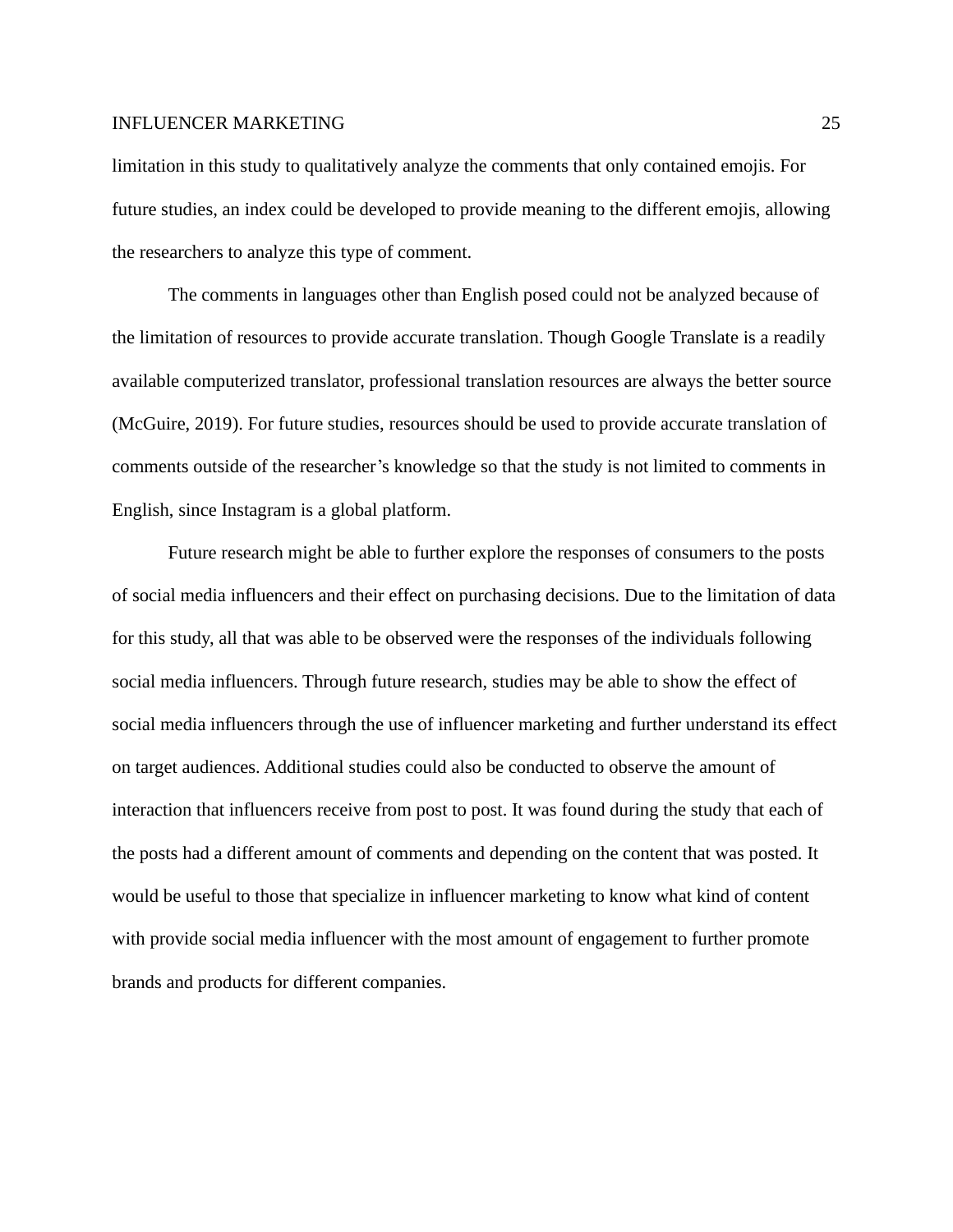### References

- Arora, A., Bansal, S., Kandpal, C., Aswani, R., & Dwivedi, Y. (2019). Measuring social media influencer index- insights from Facebook, Twitter and Instagram. *Journal of Retailing and Consumer Services*, *49*, 86-101.
- Audrezet, A., de Kerviler, G., & Guidry Moulard, J. (2018). Authenticity under threat: When social media influencers need to go beyond self-presentation. *Journal of Business Research.*
- Bellanger, C. (2019, April 26). Top beauty YouTubers to follow in 2019. Retrieved from https://www.upfluence.com/influencer-marketing/top-beauty-youtubers-2019
- Birnholtz, J., Burke, M., & Steele, A. (2017). Untagging on social media: Who untags, what do they untag, and why? *Computers in Human Behavior, 69*, 166-173.
- Borchers, N. S. (2019). Editorial: Social media influencers in strategic communication. *International Journal of Strategic Communication, 13*(4), 255-260.
- Bullingham, L., & Vasconcelos, A. C. (2013). 'Presentation of self in the online world': Goffman and the study of online identities. *Journal of Information Science*, *39*(1), 101– 112.
- Childers, C. C., Lemon, L. L., & Hoy, M. G. (2019). #Sponsored #ad: Agency perspective on influencer marketing campaigns. *Journal of Current Issues & Research in Advertising, 40*(3), 258–274.
- Colliander, J., Marder, B., Lid Falkman, L., Madestam, J., Modig, E., Sagfossen, S., Södertörns högskola. (2017). The social media balancing act: Testing the use of a balanced self-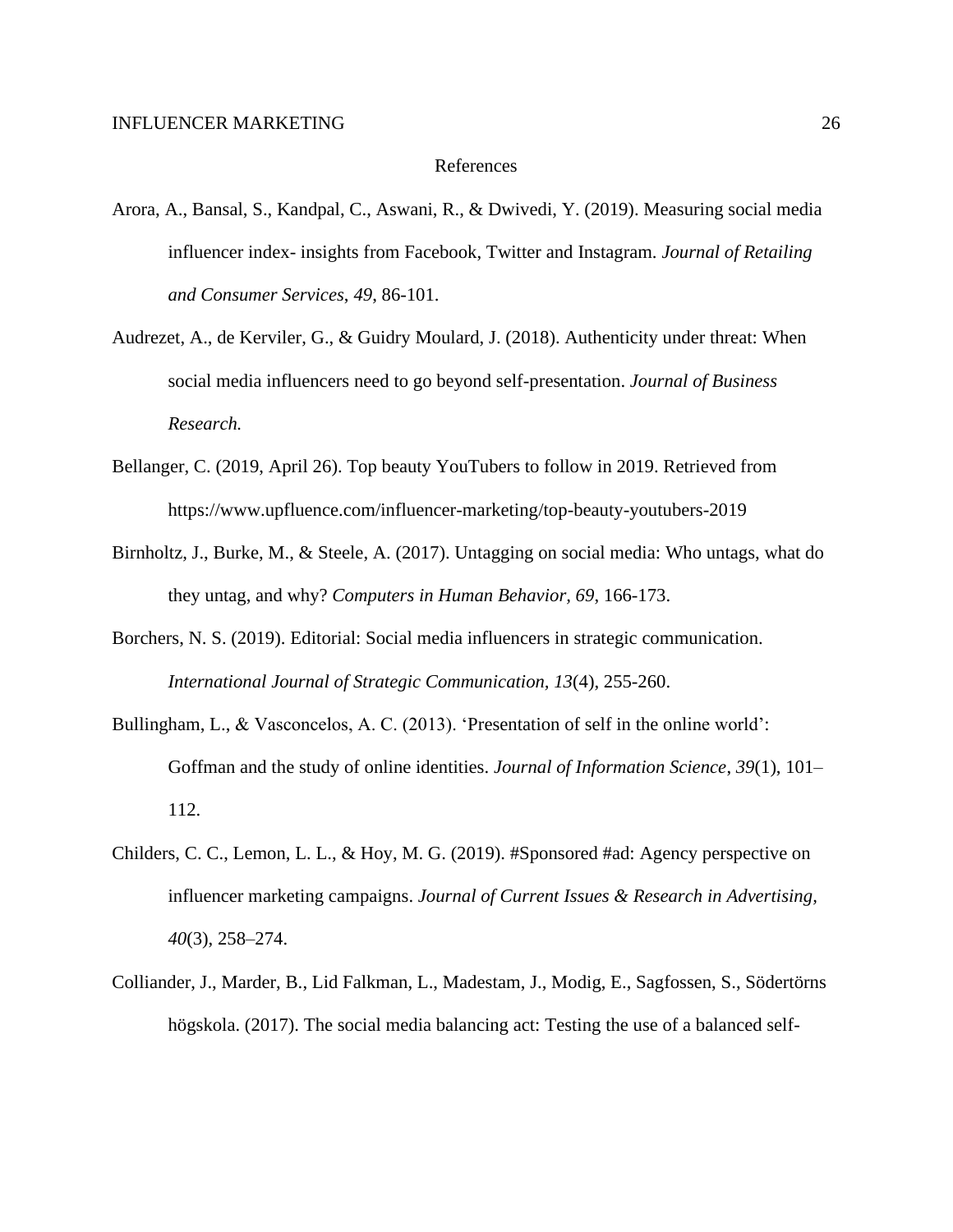presentation strategy for politicians using twitter. *Computers in Human Behavior, 74*, 277-285.

- De Veirman, M., Cauberghe, V., & Hudders, L. (2017). Marketing through Instagram influencers: The impact of number of followers and product divergence on brand attitude. *International Journal of Advertising, 36*(5), 798–828.
- Dhanesh, G. S., & Duthler, G. (2019). Relationship management through social media influencers: Effects of followers' awareness of paid endorsement. *Public Relations Review, 45*(3), 101765.
- Djafarova, E., & Trofimenko, O. (2017). Exploring the relationships between self-presentation and self-esteem of mothers in social media in Russia. *Computers in Human Behavior, 73*, 20-27.
- Fan, X., Deng, N., Dong, X., Lin, Y., & Wang, J. (2019). Do others' self-presentation on social media influence individual's subjective well-being? A moderated mediation model. *Telematics and Informatics, 41*, 86.
- Forsey, C. (2019, August 13). The ultimate list of Instagram influencers in every industry (135 and counting!). Retrieved from https://blog.hubspot.com/marketing/instagram-influencers
- Freberg, L. A., Freberg, K., Graham, K., & McGaughey, K. (2011). Who are the social media influencers? A study of public perceptions of personality. *Public Relations Review, 37*(1), 90-92.
- Gibbs, J. L., Ellison, N. B., & Heino, R. D. (2006). Self-presentation in online personals: The role of anticipated future interaction, self-disclosure, and perceived success in internet dating. *Communication Research, 33*(2), 152–177.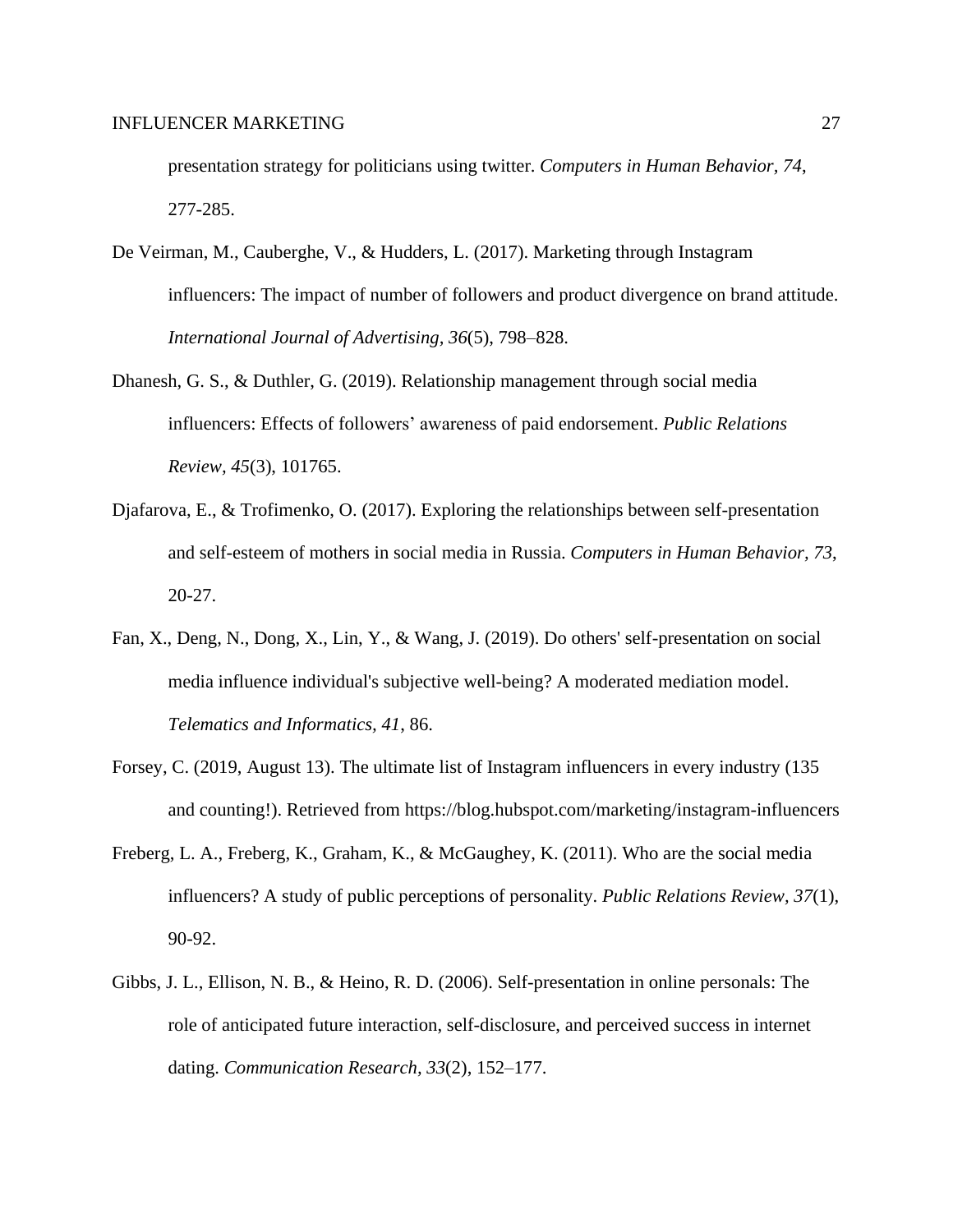Goffman, E. (1959). *The presentation of self in everyday life*. New York, NY: Anchor Books.

- Greer, C. F., & Ferguson, D. A. (2017). The local TV station as an organizational self: Promoting corporate image via Instagram. *International Journal on Media Management, 19*(4), 282-297. doi: 10.1080/14241277.2017.1383255
- GRIN. (2019, August 7). Top beauty influencers of 2019. Retrieved from https://grin.co/blog/top-beauty-influencers-of-2019/
- IZEA. (2019, June 24). The top beauty and makeup artist influencers of 2019. Retrieved from https://izea.com/2019/02/01/makeup-artist/
- Jin, S. V., Muqaddam, A., & Ryu, E. (2019). Instafamous and social media influencer marketing. *Marketing Intelligence & Planning, 37*(5), 567-579.
- Khoshsabk, N. (2017). Theatrically digital: Education and online identity. *IAFOR Journal of Education, 5*(SI) doi:10.22492/ije.5.si.08
- Khoshsabk, N., & Southcott, J. (2019). Gender identity and Facebook: Social conservatism and saving face. *The Qualitative Report, 24*(4), 632-647.
- Ki, C. & Kim, Y. (2019). The mechanism by which social media influencers persuade consumers: The role of consumers' desire to mimic. *Psychology & Marketing, 36*(10), 905-922.
- Marder, B. (2018). Trumped by context collapse: Examination of 'liking' political candidates in the presence of audience diversity. *Computers in Human Behavior, 79,* 169-180.
- McGuire, N. (2019, May 1). How Accurate is Google Translate in 2019? Retrieved from https://www.argotrans.com/blog/accurate-google-translate-2019/.